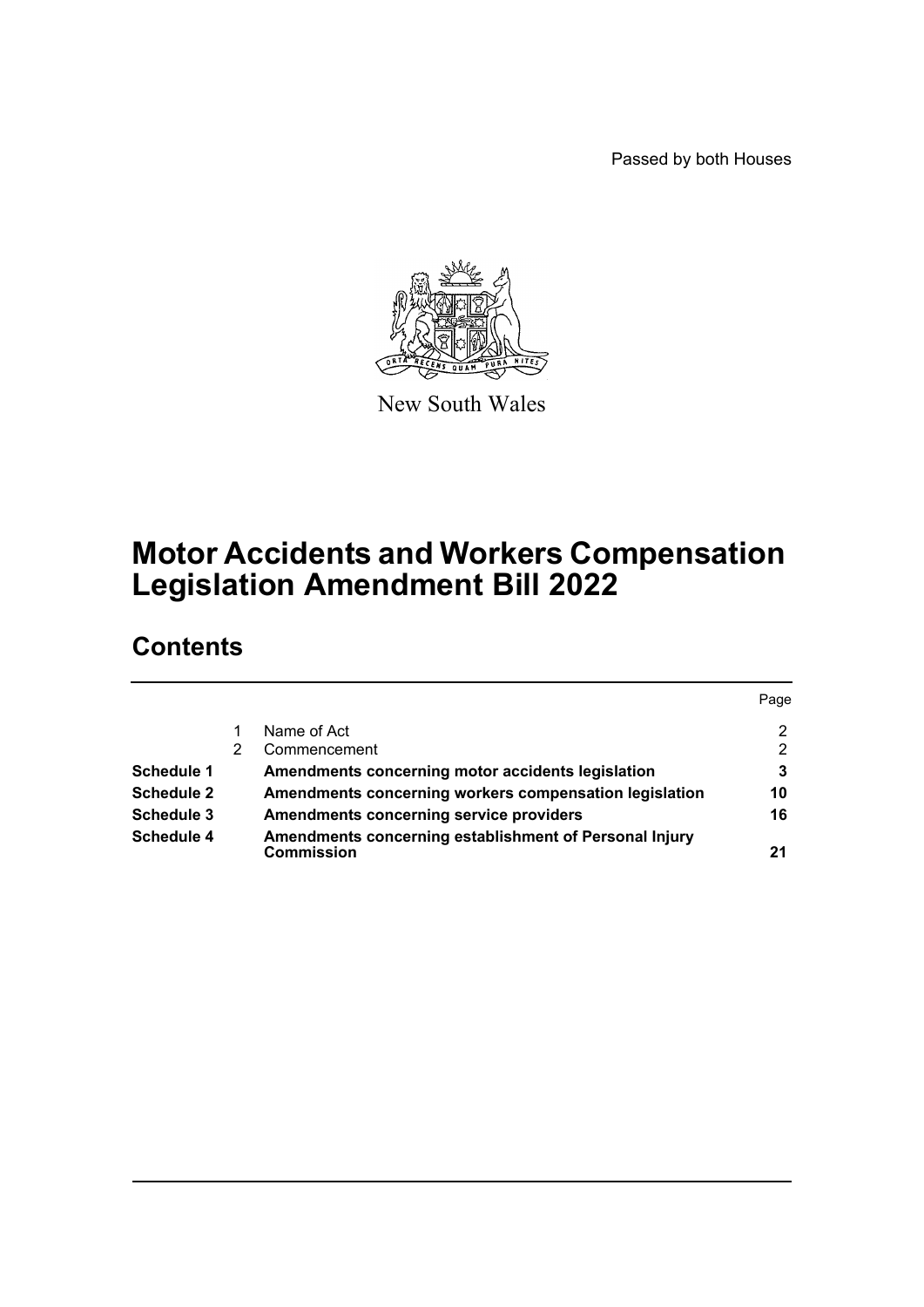*I certify that this public bill, which originated in the Legislative Assembly, has finally passed the Legislative Council and the Legislative Assembly of New South Wales.*

> *Clerk of the Legislative Assembly. Legislative Assembly, Sydney, , 2022*



New South Wales

# **Motor Accidents and Workers Compensation Legislation Amendment Bill 2022**

Act No , 2022

An Act to make miscellaneous amendments to certain motor accidents legislation and workers compensation legislation and to make consequential or related amendments to other legislation.

*I have examined this bill and find it to correspond in all respects with the bill as finally passed by both Houses.*

*Assistant Speaker of the Legislative Assembly.*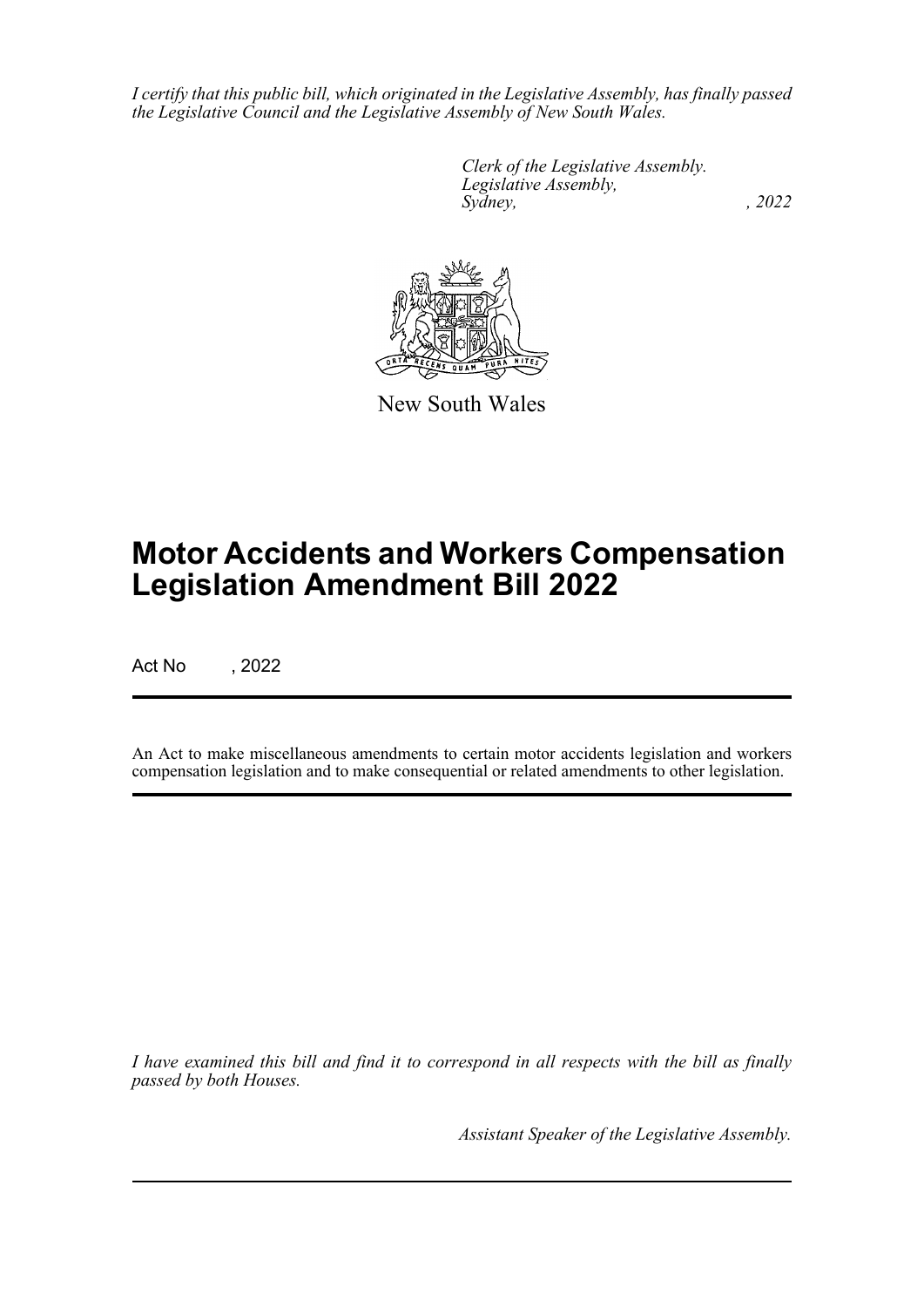Motor Accidents and Workers Compensation Legislation Amendment Bill 2022 [NSW]

### <span id="page-2-0"></span>**The Legislature of New South Wales enacts—**

#### **1 Name of Act**

This Act is the *Motor Accidents and Workers Compensation Legislation Amendment Act 2022*.

# <span id="page-2-1"></span>**2 Commencement**

- (1) This Act commences on the date of assent to this Act, except as provided by subsection (2).
- (2) Schedule 2.1[1] commences on a day to be appointed by proclamation.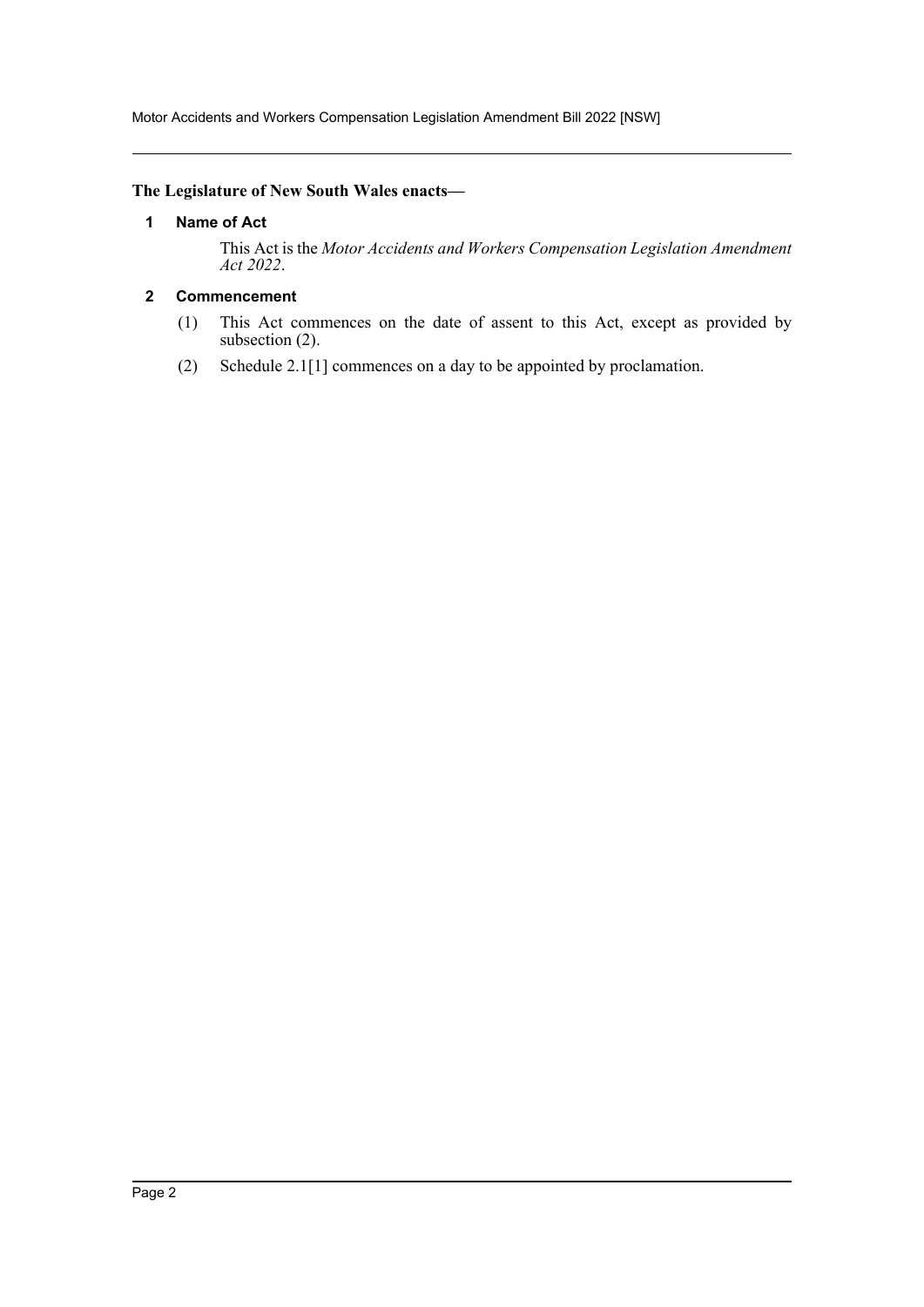# <span id="page-3-0"></span>**Schedule 1 Amendments concerning motor accidents legislation**

# **1.1 Limitation Act 1969 No 31**

### **Section 50A Application of Division—kinds of causes of action**

Insert "or the *Motor Accident Injuries Act 2017*" after "*Motor Accidents Compensation Act 1999*" in section 50A(3).

# **1.2 Motor Accident Injuries Act 2017 No 10**

#### **[1] Section 1.4 Definitions**

Insert in alphabetical order in section 1.4(1)—

*hire vehicle* has the same meaning as in the *Point to Point Transport (Taxis and Hire Vehicles) Act 2016*.

*passenger service* has the same meaning as in the *Point to Point Transport (Taxis and Hire Vehicles) Act 2016*.

*provider* of a passenger service or booking service has the same meaning as in the *Point to Point Transport (Taxis and Hire Vehicles) Act 2016*.

*taxi* has the same meaning as in the *Point to Point Transport (Taxis and Hire Vehicles) Act 2016*.

#### **[2] Section 2.26**

Omit the section. Insert instead—

#### **2.26 Special provisions relating to taxis and hire vehicles and other vehicles**

- (1) The Motor Accident Guidelines relating to the determination of insurance premiums for third-party policies may provide for the payment of premiums of third-party policies.
- (2) Without limiting subsection (1), the guidelines may—
	- (a) provide for part of the premium to be paid before the issue of a third-party policy and the remainder of the premium to be paid during the period for which the policy is issued, and
	- (b) provide for refunds by licensed insurers of part of the premium paid for a third-party policy for taxis or hire vehicles during or after the period for which the policy is issued, and
	- (c) impose requirements on providers of passenger services or booking services relating to taxis, hire vehicles or other classes of vehicles, or on other persons conducting a business relating to the vehicles or on licensed insurers, concerning the following—
		- (i) terms for the payment of premiums, including reporting requirements and timeframes,
		- (ii) invoicing arrangements for the payment of premiums,
		- (iii) arrangements concerning the payment of GST for premiums.
- (3) A determination under subsection (1)—
	- (a) may be made in relation to taxis or hire vehicles or in relation to other classes of vehicles, and
	- (b) for guidelines for the purposes of subsection  $(2)(a)$  and  $(b)$ —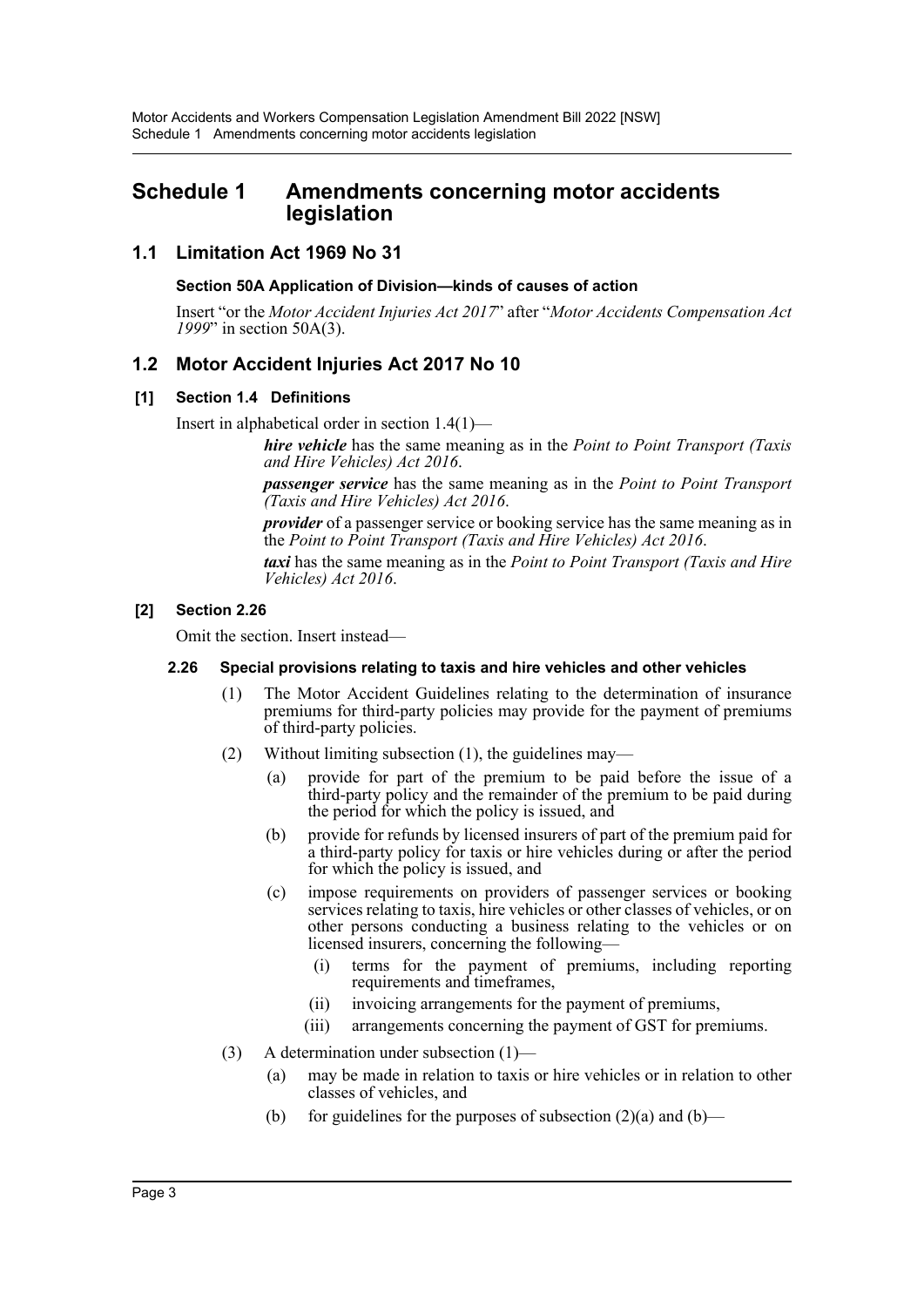- (i) may provide for the basis on which the remainder of the premium is to be paid, or a part of the premium refunded, including by reference to the safe driving of vehicles, number of trips undertaken by the vehicles, distance travelled by the vehicles, other activity in which the vehicles are engaged or other factors, and
- (ii) may authorise the remainder of the premium to be paid on behalf of the persons to whom the third-party policies are issued, including by the providers of passenger services or booking services relating to taxis or hire vehicles, or by other persons conducting a business relating to the vehicles.
- (4) Section 2.8 (Cancellation of third-party policies) extends to the cancellation of a third-party policy if a payment required to be made during the period for which the policy is issued has not been duly paid.
- (5) The Authority may, by written notice served on a person conducting a business relating to vehicles, including the provider of a passenger service or a booking service, require the person to do 1 or more of the following-
	- (a) provide to the Authority, within the time and in the way specified in the notice, information the Authority reasonably requires for the purpose of determining the guidelines for insurance premiums for third-party policies for taxis, hire vehicles or other classes of vehicles,
	- (b) provide to the Authority or a licensed insurer, within the time and in the way specified in the notice, information the Authority or licensed insurer reasonably requires to determine premiums for third-party policies for taxis, hire vehicles or other classes of vehicles,
	- (c) pay, within the time and in the way specified in the notice, premiums for third-party policies for taxis, hire vehicles or other classes of vehicles.
- (6) A person to whom a notice is given under this section must not—
	- (a) fail to comply with the notice, or
	- (b) provide information to the Authority or an insurer the person knows is false or misleading in a material particular.
	- Maximum penalty—
	- (a) for a failure to comply with a requirement under subsection  $(5)(a)$ —100 penalty units, or
	- (b) for other contraventions—500 penalty units.
- (7) In this section— *GST* has the same meaning as in the *A New Tax System (Goods and Services Tax) Act 1999* of the Commonwealth.

# **[3] Section 2.38 Establishment of Nominal Defendant's Fund**

Omit "into the Fund out of" from section 2.38(3)(c). Insert instead "out of the Fund into".

# **[4] Section 3.2 Statutory benefits payable by relevant insurer**

Omit section 3.2(4). Insert instead—

- (4) The insurer of the at-fault motor vehicle is the insurer who provides motor accident insurance cover for—
	- (a) the motor vehicle the use or operation of which caused the death or injury for which the statutory benefits are payable, or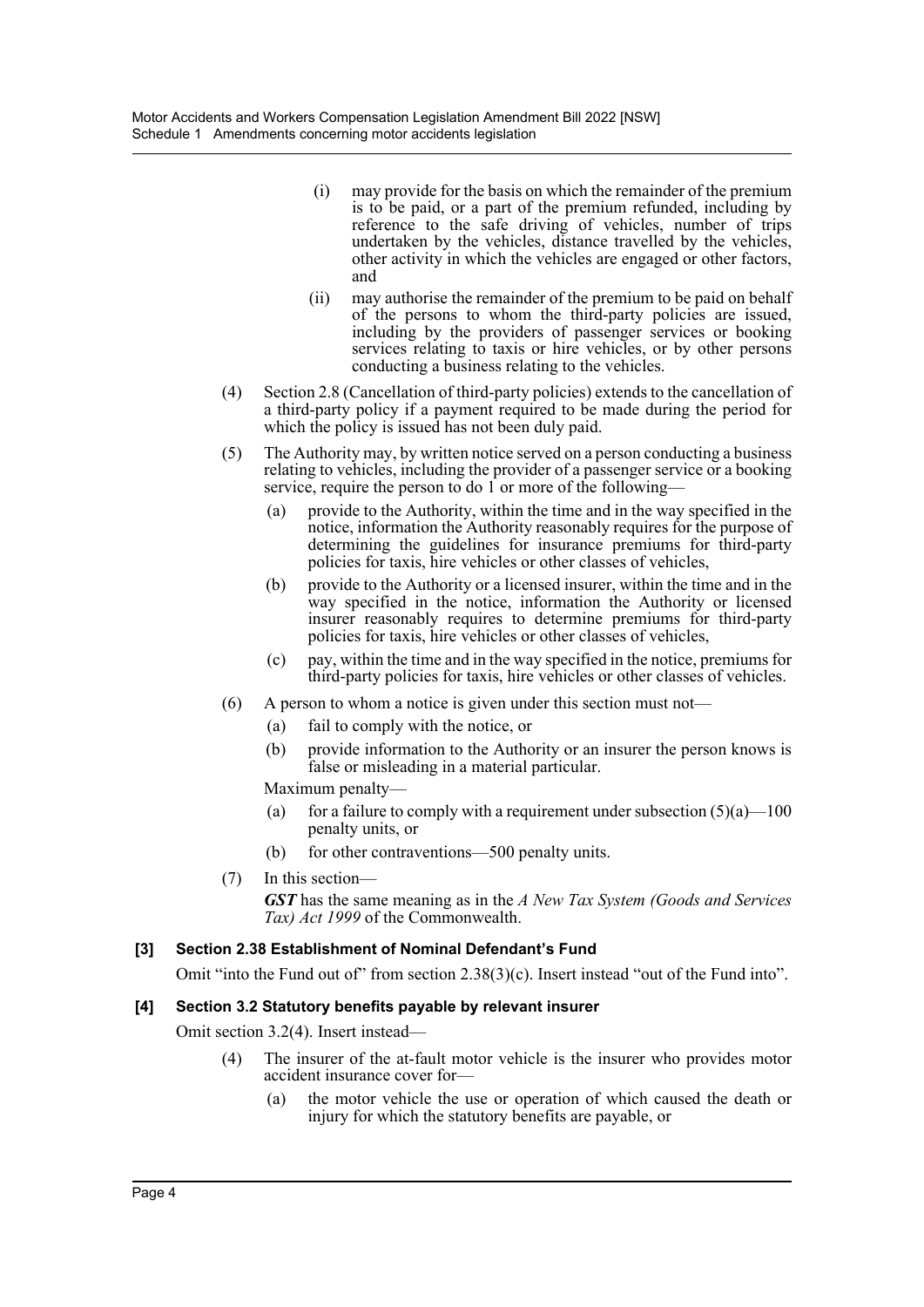(b) if more than 1 motor vehicle caused the death or injury—the motor vehicle the use or operation of which contributed most to causing the death or injury for which the statutory benefits are payable.

# **[5] Section 3.2(6)–(8)**

Omit section 3.2(6) and (7). Insert instead—

- (6) If the insurer of the at-fault motor vehicle is not a licensed insurer (a *non-licensed insurer*), statutory benefits payable under this Part are payable by the Nominal Defendant on behalf of the non-licensed insurer, unless the Authority gives written approval for the non-licensed insurer to enter into arrangements with a licensed insurer for the licensed insurer to pay the statutory benefits payable as a result of the motor accident.
- (7) However, if the insurance policy of the non-licensed insurer of the at-fault motor vehicle does not insure against a liability to pay statutory benefits under this Part—
	- (a) the Nominal Defendant is the relevant insurer, subject to subsection (3), for the purposes of the payment of the benefits, and
	- (b) the non-licensed insurer must give the Nominal Defendant the information it has in relation to an application made to it for the payment of benefits concerning the accident.
- (8) The Nominal Defendant or other insurer who pays statutory benefits under this Part is entitled to recover the amount of statutory benefits properly paid from the relevant insurer liable to make those payments, along with the costs associated with handling the statutory benefits claim.

# **[6] Sections 3.6(2) and (3), 3.7(2) and (3) and 3.8(2) and (3)**

Insert "or post-accident earnings, whichever is the greater," after "(if any)" wherever occurring.

#### **[7] Section 3.7 Weekly payments during second entitlement period (weeks 14–78 after motor accident)**

Omit "loss of earning capacity" wherever occurring in section 3.7(2). Insert instead "loss of earnings".

# **[8] Section 3.15 Requirements for evidence as to fitness for work**

Omit "given by the injured person" wherever occurring in section 3.15(3)(a) and (a1). Insert instead "provided by the injured person".

# **[9] Section 3.15(3A)**

Insert after section 3.15(3)—

 $(3A)$  To avoid doubt, certificates referred to in subsection  $(3)(a)$  and  $(a1)$  constitute medical certificates as to an injured person's fitness for work for the purposes of this Act.

# **[10] Section 3.15(5)**

Insert "by the injured person to the insurer" after "provided".

# **[11] Section 3.15(6)–(8)**

Omit section 3.15(6). Insert instead—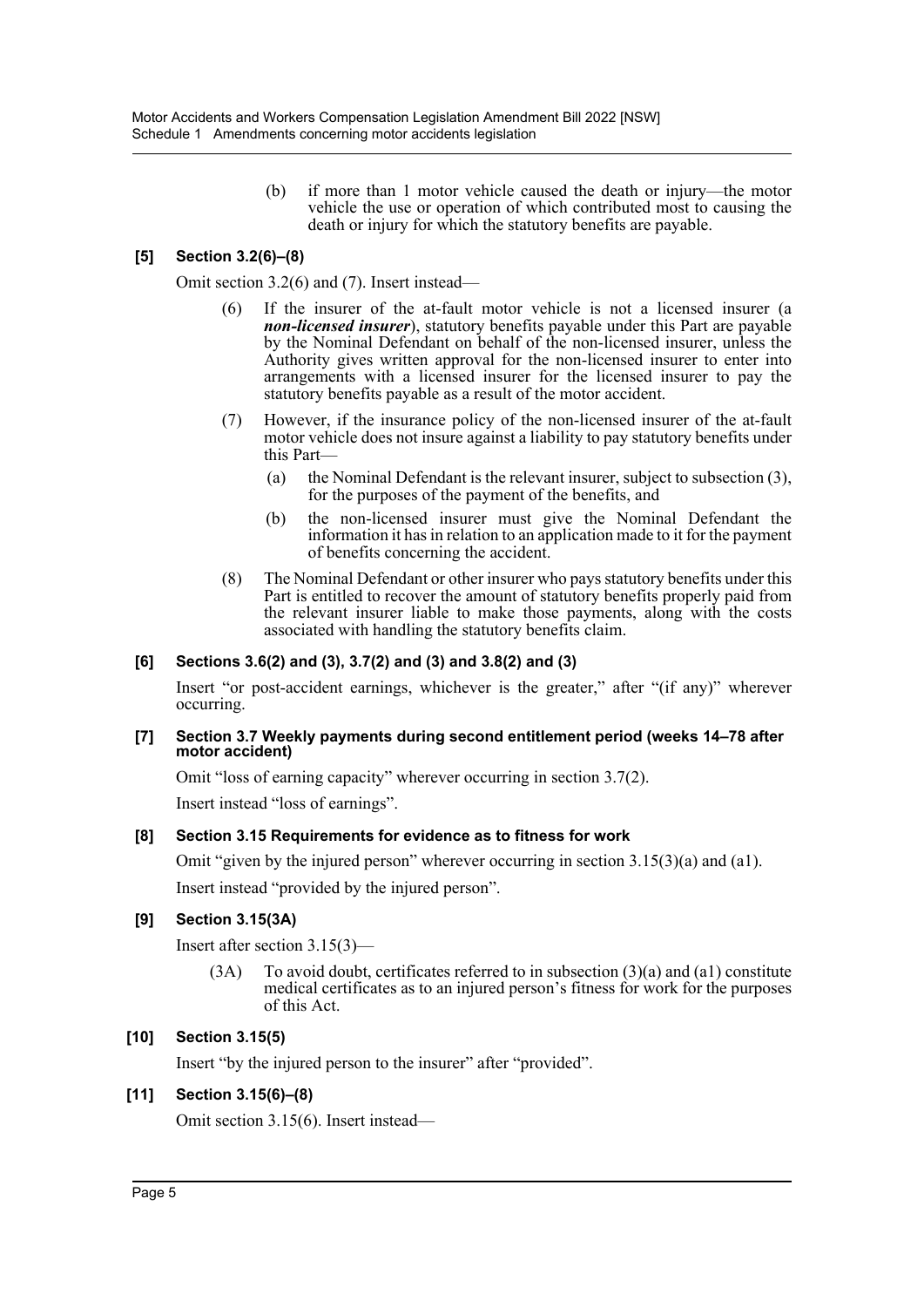- (6) An insurer is not required to make weekly payments of statutory benefits to which a person is entitled to under this Division until the person has complied with subsection  $(1)$ .
- (7) If a person fails to comply with a requirement under this section within 7 days, or another period prescribed by the regulations, after the requirement is communicated to the person by the insurer, the insurer may, subject to the Motor Accident Guidelines, suspend payment of weekly payments of statutory benefits to the person under this Division for the period the failure to comply continues.
- (8) The person forfeits the person's entitlement to weekly payments of statutory benefits during the period of a suspension.

#### **[12] Section 3.20 Refund of weekly payments paid after return to employment**

Omit "section 3.19 (Notice required before discontinuing or reducing weekly payments)" from section 3.20(4).

Insert instead "section 3.18 (Claimant to notify change of circumstances)".

#### **[13] Section 3.21 Weekly statutory benefits to persons residing outside Australia**

Omit "earnings in respect of which statutory benefits are payable" and "earnings in respect of which the weekly payment is payable" from section  $3.21(1)$  and (2)(b), respectively.

Insert instead "earning capacity".

#### **[14] Section 3.21(2)**

Insert ", or at shorter intervals agreed by the insurer and injured person," after "quarterly basis".

**[15] Section 3.21(2)(a)**

Insert "or insurer" before "has determined".

# **[16] Section 3.21(2)(a)**

Omit "earnings". Insert instead "earning capacity".

**[17] Section 3.30 Payment of hospital, ambulance, medical and other expenses not covered by bulk billing arrangement**

Omit "at the maximum rate so fixed" from section 3.30(2)(b).

Insert instead "at a rate no greater than the maximum rate so fixed".

**[18] Section 3.36 No statutory benefits for at-fault driver or owner if vehicle uninsured**

Insert "in circumstances where the vehicle was required to be insured under this Act" after "third-party policy" in section  $3.36(3)(a)$ .

# **[19] Sections 5.2(1), 5.5 and 5.6**

Omit "or statutory benefits" wherever occurring.

# **[20] Section 5.3 Presumption that motor accident is no-fault**

Omit section 5.3(2).

# **[21] Section 5.6, heading**

Omit "**or statutory benefits**".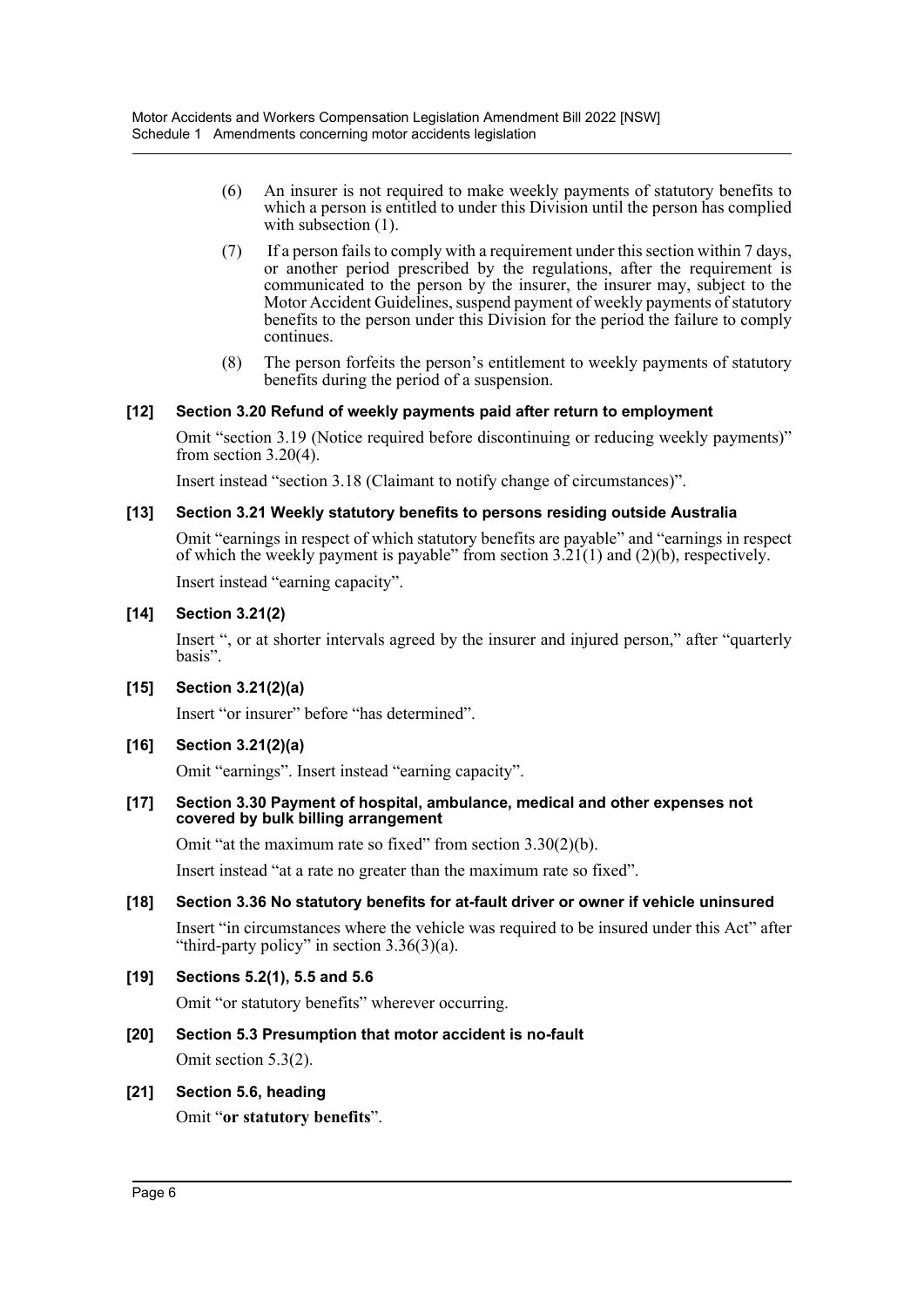# **[22] Section 5.6(2)**

Insert at the end of section 5.6—

(2) To avoid doubt, this section is intended to operate when a person is deemed to be the person at fault for causing a death or injury occasioned by a motor accident even though the accident itself is a no-fault motor accident.

**Note—** The definition of *no-fault motor accident* in section 5.1 is focused on the fault for causing a motor accident rather than the fault for causing death or injury occasioned by the accident.

#### **[23] Section 5.8 Other entitlements not affected**

Omit "or statutory benefits".

#### **[24] Section 6.15 How notice of claims given**

Omit section 6.15(1)–(3). Insert instead—

- (1) A notice of a claim under this Division is to be given in the form approved by the Authority.
- (2) The approved form may, without limitation, provide for the giving of notices of claims by a computer system, whether or not operated by insurers, that makes the notices available to the insurers or other persons to whom the notices are required to be given.
- (3) The approved form may require the claimant to do 1 or more of the following—
	- (a) provide a certificate of a treating medical practitioner relating to the claim,
	- (b) authorise the insurer to obtain information and documents relevant to the claim from persons specified in the authorisation,
	- (c) authorise the insurer to provide information and documents so obtained by the insurer to persons specified in the authorisation.

#### **[25] Section 7.13A**

Insert after section 7.13—

#### **7.13A Merit reviewer may assess costs**

- (1) A merit reviewer may include in the certificate as to the determination of a merit review an assessment of the claimant's costs in the matter, including costs for legal services and fees for medico-legal services.
- (2) The costs specified in the assessment are payable by the insurer.
- (3) In making an assessment under this section, a merit reviewer must—
	- (a) give effect to the requirements of the regulations under Part 8 (Costs and fees) as to costs that may be included in an assessment or fixing maximum fees and costs, and
	- (b) have regard to the principles and matters referred to in the *Legal Profession Uniform Law (NSW)*, section 200.
- (4) A claimant or an insurer, or an Australian legal practitioner acting for a claimant or an insurer in relation to the relevant claim, has the same right of appeal against an assessment made under this section as the claimant, insurer or legal practitioner would have under the *Legal Profession Uniform Law Application Act 2014*, section 89 if the assessment were a decision of a costs assessor under that Act, Part 7 in relation to a bill of costs.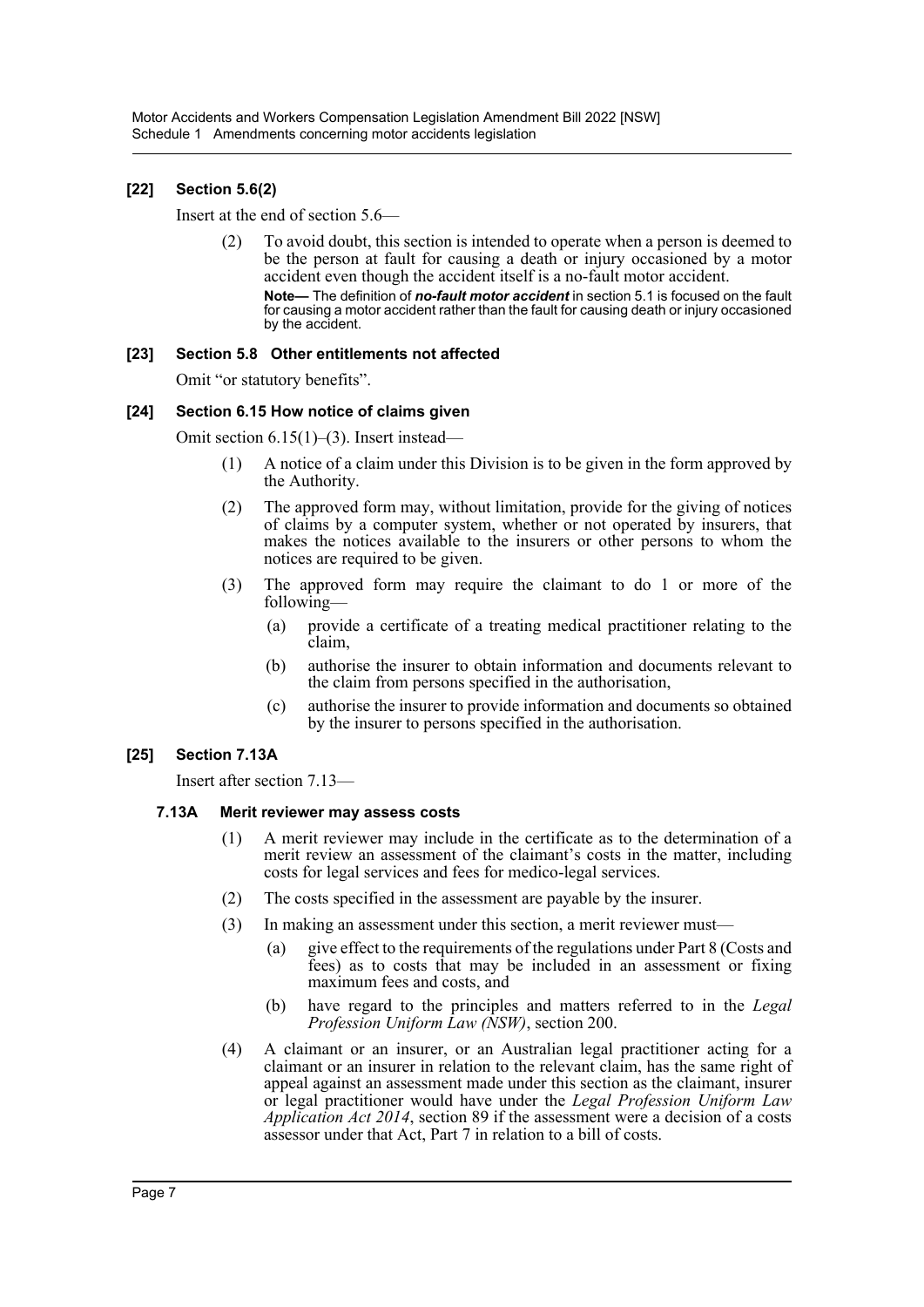#### **[26] Section 11.11 Regulation of advertising and other marketing of services**

Omit "whether" from section 11.11(1)(b). Insert instead "including"

#### **[27] Schedule 1 Definitions relating to earnings for purposes of weekly payments of statutory benefits under Division 3.3**

Omit clause 4(2)(b). Insert instead—

(b) if subclause (3) applies—the weekly average of the gross earnings the earner received as an earner, or could reasonably have been expected to receive, during the 12 months after the change of circumstance referred to in the subclause occurred,

#### **[28] Schedule 4 Savings, transitional and other provisions**

Insert at the end of the Schedule, with appropriate Part and clause numbering—

# **Part Provisions consequent on enactment of Motor Accidents and Workers Compensation Legislation Amendment Act 2022**

#### **Application of amendments**

- (1) Except as provided by subclauses  $(2)$ – $(4)$  or the regulations, an amendment made to relevant legislation by the amending Act extends to—
	- (a) a motor accident occurring before the commencement of the amendment, but not before 1 December 2017, and
	- (b) a claim for statutory benefits or damages made before the commencement of the amendment, but not before 1 December 2017, and
	- (c) proceedings pending before a merit reviewer, a medical assessor, a claims assessor or a court immediately before the commencement of the amendment.
- (2) An amendment made to relevant legislation by the amending Act does not apply to statutory benefits or damages paid or payable for a period before the commencement of the amendment.
- (3) Section 9.7A of this Act, as inserted by the amending Act, extends to an insurer's licence under this Act as in force immediately before the section commences.
- (4) The amendment made to section 10.12 of this Act applies to applications made under the *State Insurance and Care Governance Act 2015*, section 26F after the commencement of the amendment.
- (5) In this clause—

*amending Act* means the *Motor Accidents and Workers Compensation Legislation Amendment Act 2022*.

*relevant legislation* means each of the following—

- (a) this Act and the regulations under this Act,
- (b) the *Motor Accidents Compensation Act 1999* and the regulations under that Act.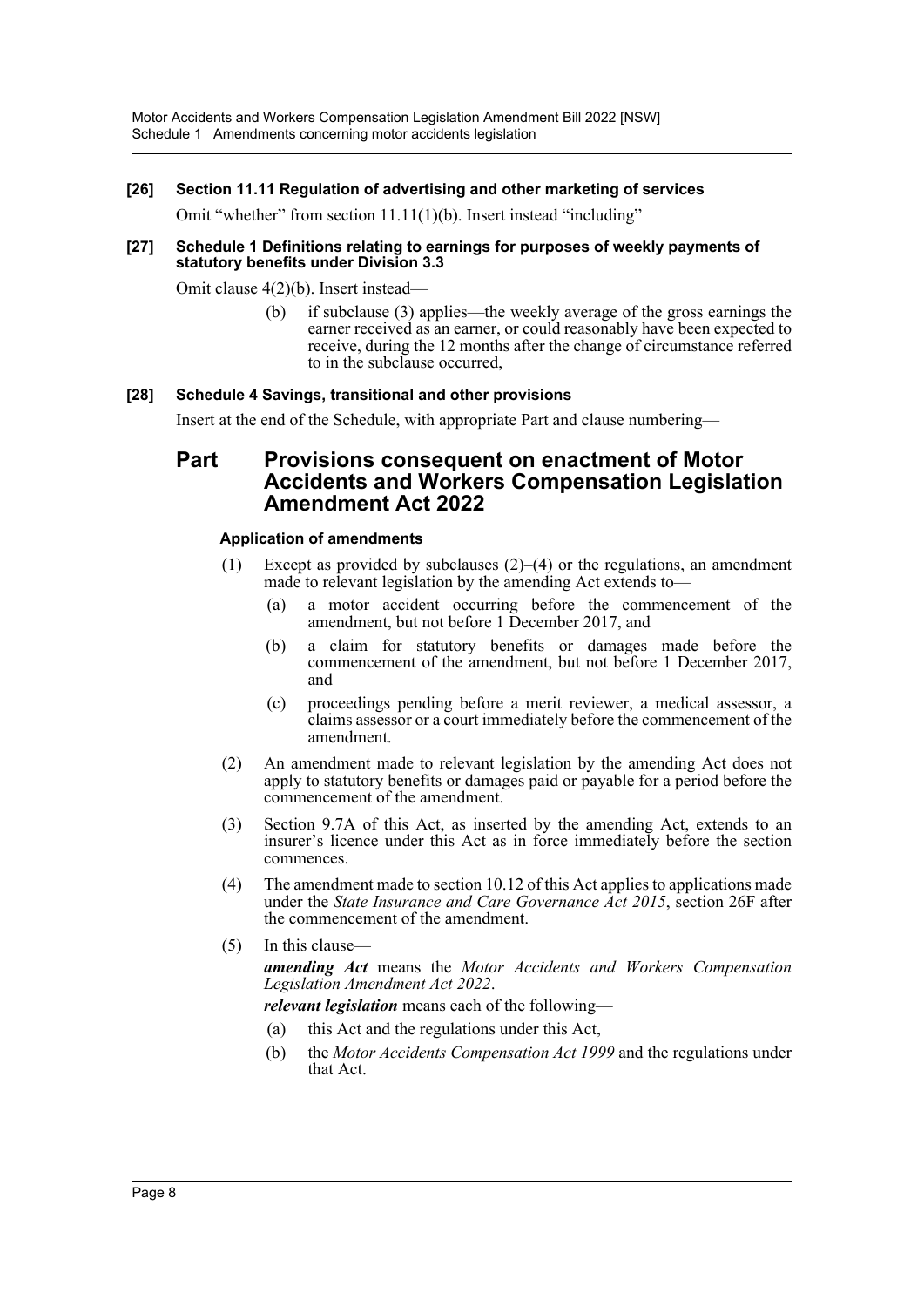# **1.3 Motor Accident Injuries Regulation 2017**

#### **Clause 22 Fixing of maximum costs recoverable by legal practitioners (sections 8.3 and 8.10)**

Insert "recoverable by Australian legal practitioners and claimants" after "maximum costs" in clause 22(1).

# **1.4 Motor Accidents Compensation Act 1999 No 41**

- **[1] Section 40 Establishment of Nominal Defendant's Fund** Omit "into the Fund out of" from section  $40(3)(a1)$ . Insert instead "out of the Fund into".
- **[2] Section 121 Regulation of advertising and other marketing of services** Omit "whether" from section 121(1)(b). Insert instead "including".
- **[3] Section 146 Indexation of amounts relating to award of damages** Omit "Minister" from section 146(1). Insert instead "Authority".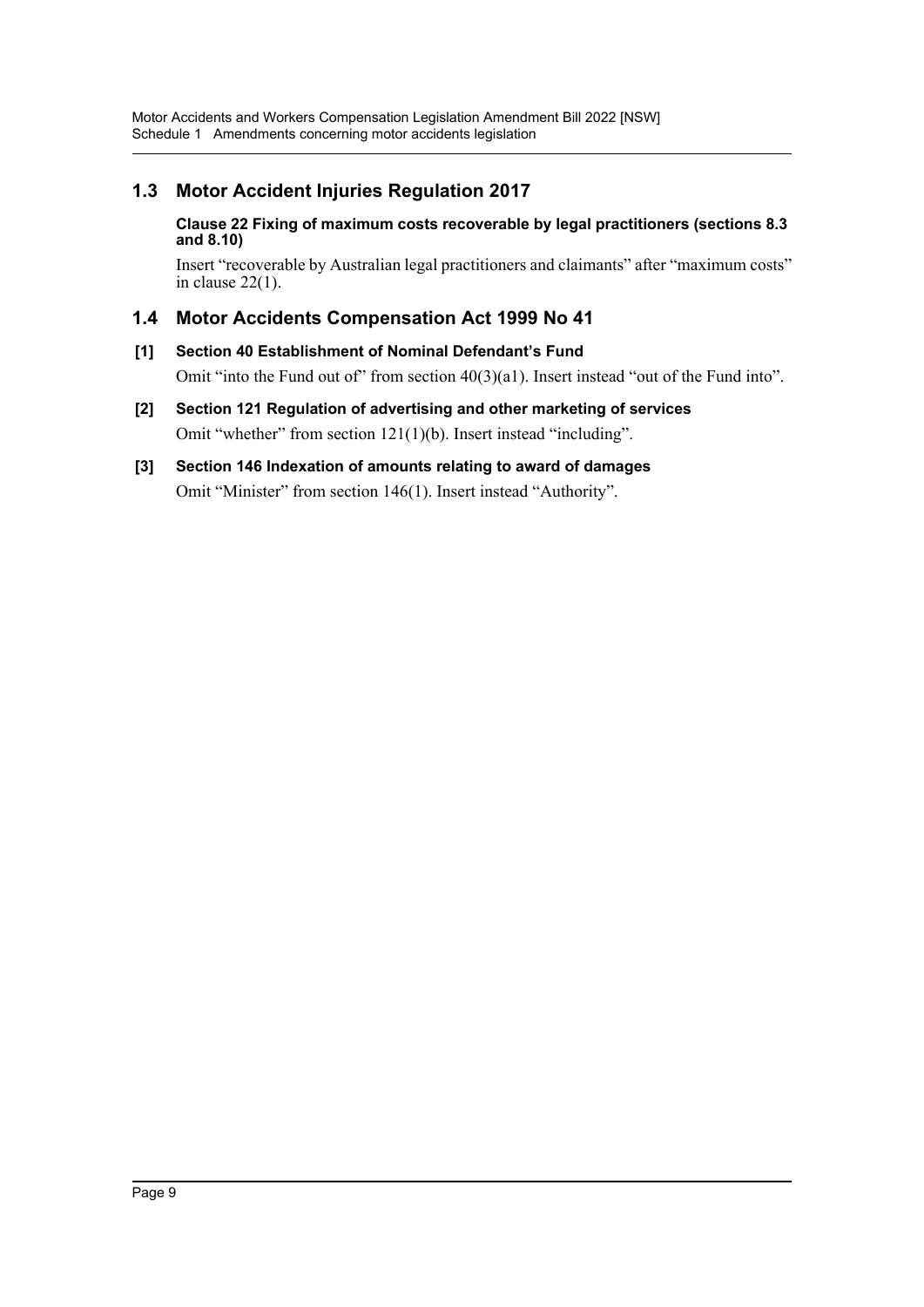# <span id="page-10-0"></span>**Schedule 2 Amendments concerning workers compensation legislation**

# **2.1 Workers Compensation Act 1987 No 70**

### **[1] Section 25 Death of worker leaving dependants**

Insert after section 25(1)—

(1A) If the lump sum death benefit is paid to the NSW Trustee for the benefit of a dependant in accordance with section 85 after the commencement of this subsection, the employer must, subject to the regulations, pay as additional compensation fees of a kind prescribed by the regulations concerning investing or otherwise managing the sum for the dependant's benefit.

#### **[2] Section 53**

Omit the section. Insert instead—

#### **53 Weekly payments—residence outside the Commonwealth**

- (1) A worker receiving, or entitled to receive, a weekly payment of compensation who ceases to reside in Australia continues to be entitled to receive the weekly payment if the Commission or insurer has determined the worker's incapacity for work resulting from the injury is likely to be of a permanent nature.
- (2) The weekly payment of compensation is payable—
	- (a) at the employer's usual times of payment of wages to the worker, or
	- (b) at other intervals as are agreed between the employer and the worker or between the insurer and the worker.
- (3) The worker's entitlement to the weekly payments continues so long as the worker establishes, in the way and at the intervals as may be required by the Workers Compensation Guidelines, the worker's identity and the continuance of the incapacity for which the weekly payment is payable.

#### **[3] Schedule 6 Savings, transitional and other provisions**

Insert after Part 19M, clause 2(2)—

- (3) To avoid doubt, the provisions of the 1998 Act, Schedule 5, clause 5A continue to apply in relation to a retired or former President to whom they applied despite the repeal of the clause by the *Personal Injury Commission Act 2020*.
- (4) In this clause— *President* means a President of the former Workers Compensation Commission.

# **[4] Schedule 6**

Insert before Part 20, with appropriate Part numbering—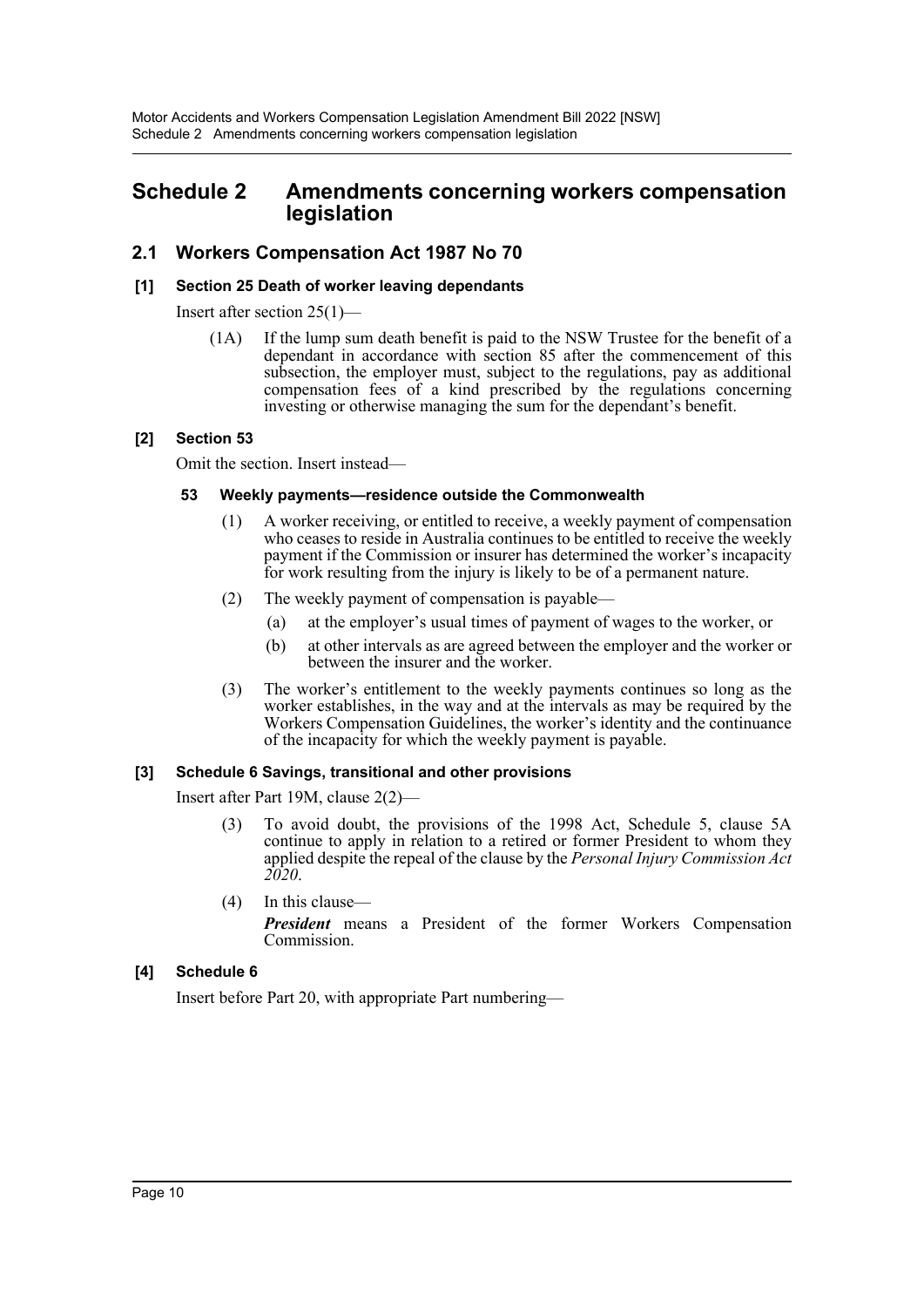# **Part Provisions consequent on enactment of Motor Accidents and Workers Compensation Legislation Amendment Act 2022**

# **1 Definitions**

In this Part—

*amending Act* means the *Motor Accidents and Workers Compensation Legislation Amendment Act 2022*.

*substitution day*, in relation to section 53, means the day on which the section is substituted by the amending Act.

#### **2 Application of amendments**

Section 53 of this Act, as substituted by the amending Act, extends on and from the substitution day to a worker who ceased to be a resident of Australia before the substitution day if the worker had an entitlement to weekly payments under section 53 as in force immediately before the substitution day.

#### **2.2 Workers Compensation (Bush Fire, Emergency and Rescue Services) Act 1987 No 83**

#### **[1] Section 10 Compensation payable for injury or death**

Omit section 10(a). Insert instead—

(a) where death results from the injury—the compensation payments prescribed by the Principal Act, sections  $25(1)(a)$  and (b) and (1A), 26 and 28,

# **[2] Sections 10(d) and 26(d)**

Omit "the Table to" wherever occurring.

# **[3] Sections 14A and 14B**

Insert after section 14—

# **14A Returning to work with new employer**

- (1) This section applies to a fire fighter who—
	- (a) as a result of an injury received by the fire fighter, is not able to return to work with the fire fighter's pre-injury employer, and
	- (b) accepts an offer of employment with a new employer.
- (2) Compensation is payable, subject to and in accordance with the regulations, to a fire fighter to whom this section applies for the cost of work assistance provided to assist the fire fighter to return to work with a new employer.
- (3) The maximum amount of compensation payable under this section for the injury concerned is \$1,000.
- (4) Without limiting subsection (2), the regulations may make provision for or concerning the following—
	- (a) limiting the classes of work assistance for which compensation is payable under this section,
	- (b) otherwise limiting the circumstances in which compensation is payable for the cost of work assistance under this section.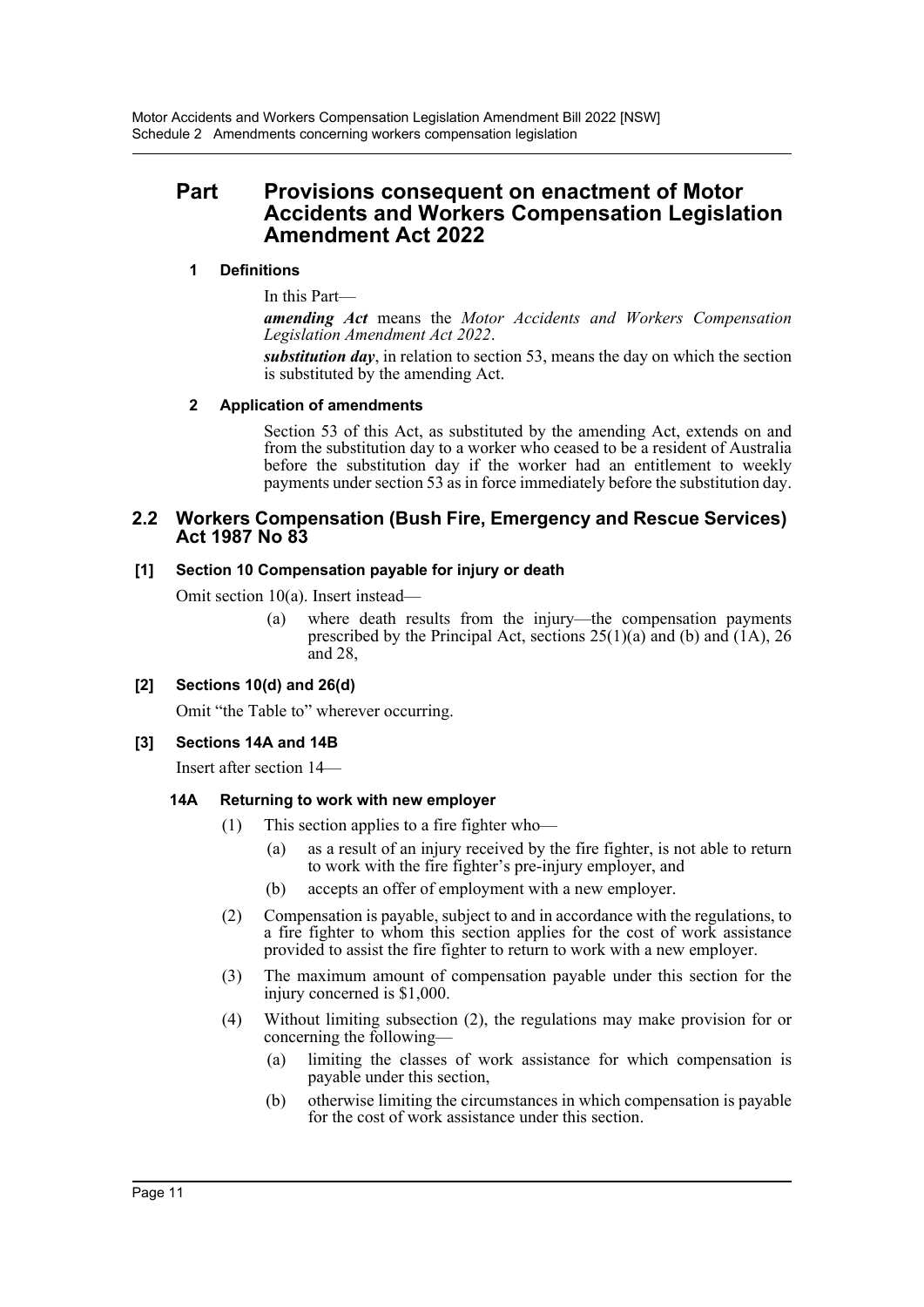(5) In this section—

*group* means a group constituted under the Principal Act, Part 7, Division 2B, but does not include a member of the group in relation to whom a determination under the Principal Act, section 175E is in force.

- *new employer*, in relation to a fire fighter, means an employer other than—
- (a) the pre-injury employer of the fire fighter, or
- (b) an employer who is a member of the same group as the pre-injury employer of the fire fighter.

*pre-injury employer*, in relation to a fire fighter, means the employer of the fire fighter immediately before the fire fighter suffered the injury.

*work assistance* means the provision of education or training, transport, child care, clothing, equipment or other similar service or assistance.

#### **14B Compensation for education and training assistance**

- (1) This section applies to a fire fighter if—
	- (a) the injury received by the fire fighter has resulted in a degree of permanent impairment assessed for the purposes of the Principal Act, Part 3, Division 4 to be more than 20%, and
	- (b) a weekly payment of compensation has been paid or is payable to the fire fighter under this Part for the injury for an aggregate period of more than 78 weeks.
- (2) Compensation is payable, subject to and in accordance with the regulations, to a fire fighter to whom this section applies for the cost of education or training provided to assist the fire fighter to return to work.
- (3) The maximum amount of compensation payable under this section for the injury concerned is \$8,000.
- (4) Without limiting subsection (2), the regulations may make provision for or concerning the following—
	- (a) limiting the classes of education or training for which compensation is payable under this section,
	- (b) otherwise limiting the circumstances for which compensation is payable under this section.

#### **[4] Section 15 Making of claims**

Insert after section 15(2)—

(3) This section is subject to Part 3A.

#### **[5] Sections 16(3) and 30(3)**

Omit the subsections.

#### **[6] Section 26 Compensation payable for injury or death**

Omit section 26(a). Insert instead—

(a) where death results from the injury—the compensation payments prescribed by the Principal Act, sections  $25(1)(a)$  and (b) and (1A), 26 and 28,

#### **[7] Sections 28C and 28D**

Insert after section 28B—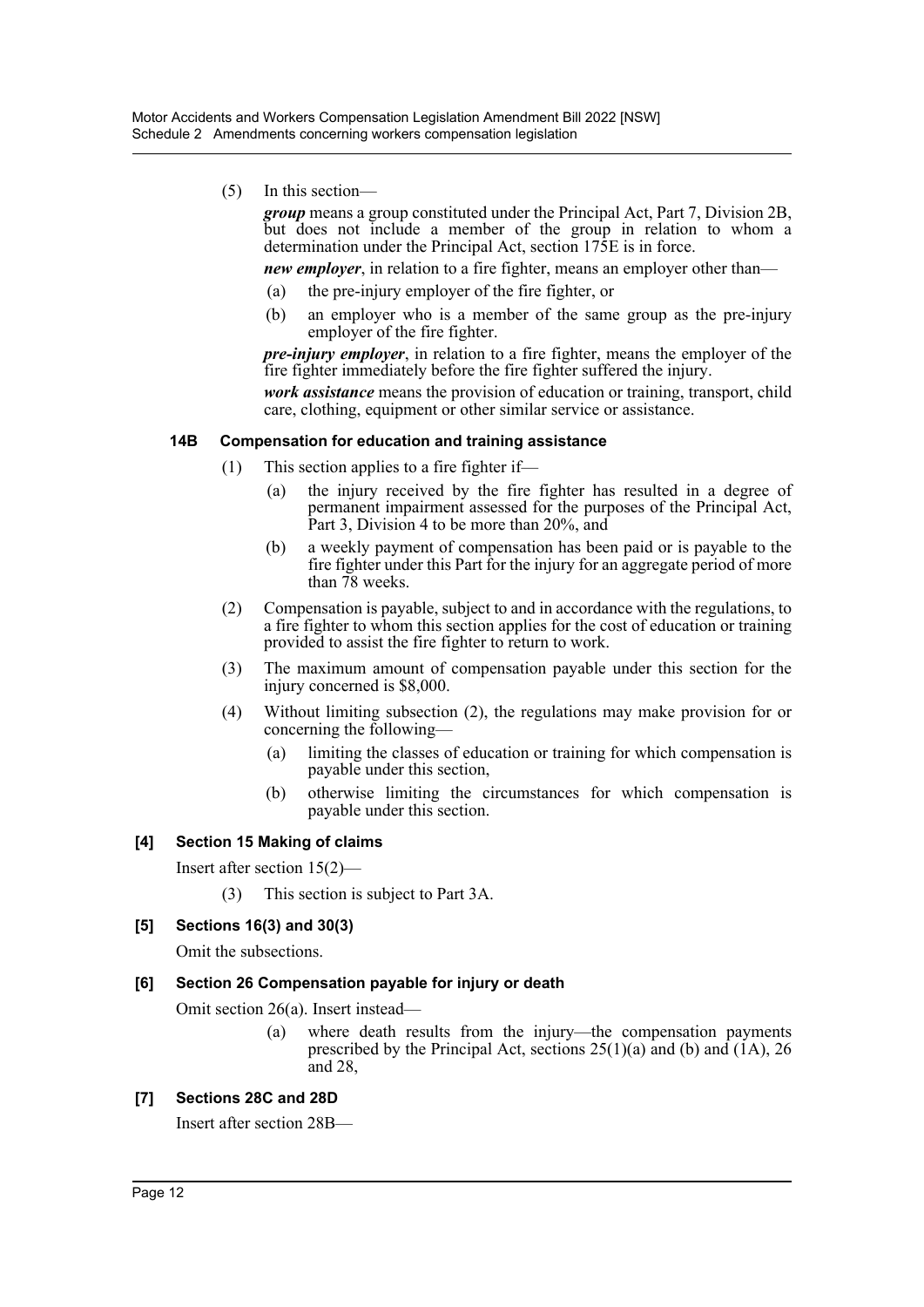#### **28C Returning to work with new employer**

- (1) This section applies to an emergency service worker or a rescue association worker who—
	- (a) as a result of an injury received by the worker, is not able to return to work with the worker's pre-injury employer, and
	- (b) accepts an offer of employment with a new employer.
- (2) Compensation is payable, subject to and in accordance with the regulations, to an emergency service worker or a rescue association worker to whom this section applies for the cost of work assistance provided to assist the worker to return to work with a new employer.
- (3) The maximum amount of compensation payable under this section for the injury concerned is \$1,000.
- (4) Without limiting subsection (2), the regulations may make provision for or concerning the following—
	- (a) limiting the classes of work assistance for which compensation is payable under this section,
	- (b) otherwise limiting the circumstances in which compensation is payable for the cost of work assistance under this section.
- (5) In this section—

*group* means a group constituted under the Principal Act, Part 7, Division 2B, but does not include a member of the group in relation to whom a determination under the Principal Act, section 175E is in force.

*new employer*, in relation to an emergency service worker or a rescue association worker, means an employer other than—

- (a) the pre-injury employer of the worker, or
- (b) an employer who is a member of the same group as the pre-injury employer of the worker.

*pre-injury employer*, in relation to an emergency service worker or a rescue association worker, means the employer of the worker immediately before the worker suffered the injury.

*work assistance* means the provision of education or training, transport, child care, clothing, equipment or other similar service or assistance.

#### **28D Compensation for education and training assistance**

- (1) This section applies to an emergency service worker or a rescue association worker if—
	- (a) the injury received by the worker has resulted in a degree of permanent impairment assessed for the purposes of the Principal Act, Part 3, Division 4 to be more than 20%, and
	- (b) a weekly payment of compensation has been paid or is payable to the worker under this Part for the injury for an aggregate period of more than 78 weeks.
- (2) Compensation is payable, subject to and in accordance with the regulations, to an emergency service worker or a rescue association worker to whom this section applies for the cost of education or training provided to assist the worker to return to work.
- (3) The maximum amount of compensation payable under this section for the injury concerned is \$8,000.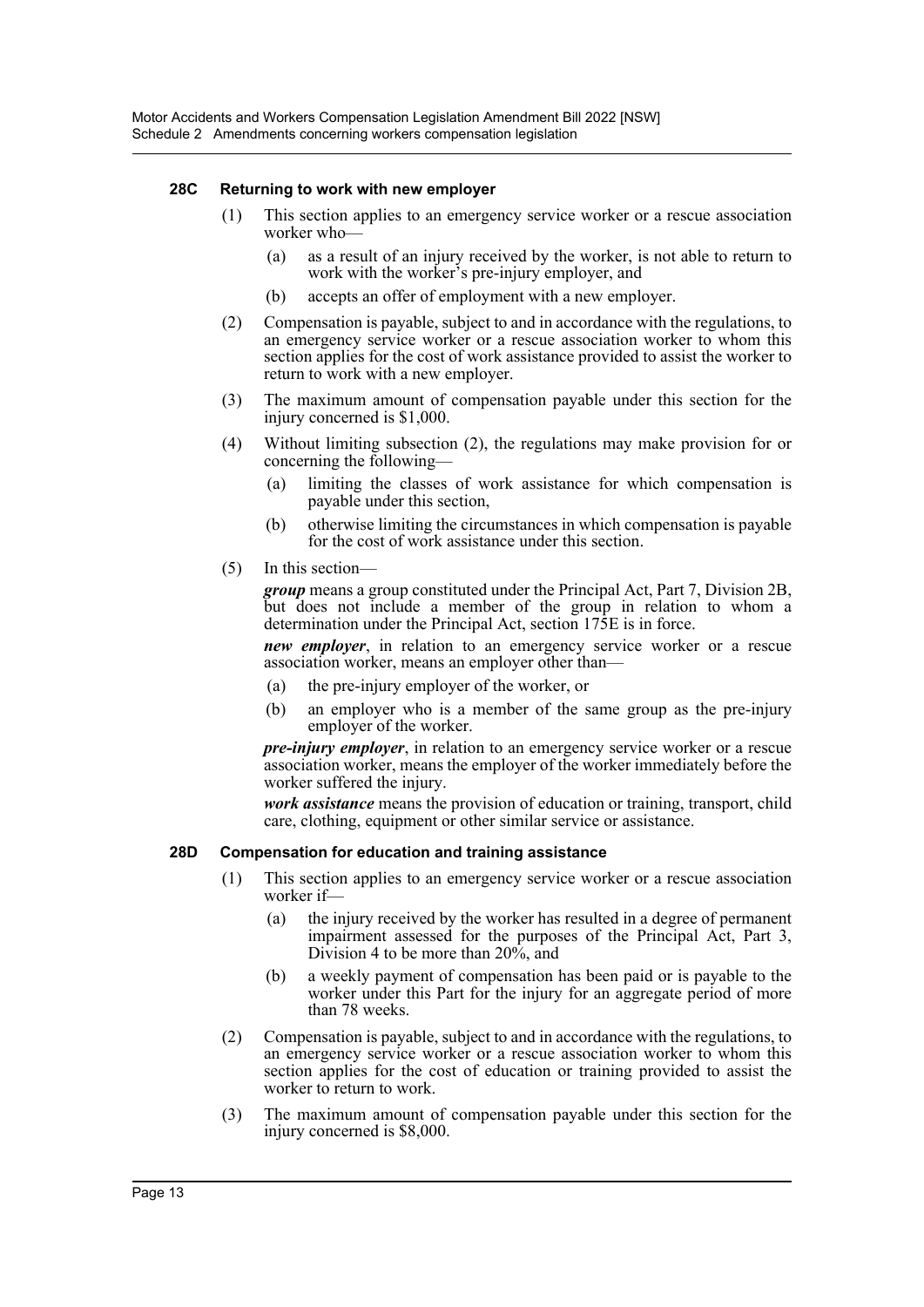- (4) Without limiting subsection (2), the regulations may make provision for or concerning the following—
	- (a) limiting the classes of education or training for which compensation is payable under this section,
	- (b) otherwise limiting the circumstances for which compensation is payable under this section.

#### **[8] Section 29 Making of claims**

Insert after section 29(2)—

(3) This section is subject to Part 3A.

# **[9] Part 3A**

Insert after Part 3—

# **Part 3A Provisional payment of certain claims**

#### **31A Definitions**

In this Part—

*eligible volunteer* means each of the following—

- (a) a fire fighter within the meaning of Part 2,
- (b) an emergency service worker within the meaning of Part 3,
- (c) a rescue association worker within the meaning of Part 3.

*relevant injury*, in relation to an eligible volunteer, means-

- (a) for a fire fighter within the meaning of Part 2—an injury to which Part 2 applies under section 7, or
- (b) for an emergency service worker or a rescue association worker within the meaning of Part 3—an injury to which Part 3 applies under section 24.

#### **31B Claims for weekly payments of compensation**

- (1) The Self Insurance Corporation may make provisional weekly payments of compensation to a person who has made a claim for weekly payments of compensation (the *substantive claim*) if satisfied it is likely—
	- (a) the person is an eligible volunteer, and
	- (b) the person has received a relevant injury.
- (2) The payment of provisional weekly payments of compensation under this section is on the basis of the provisional acceptance of liability by the Self Insurance Corporation for a period of up to 12 weeks determined by the Corporation having regard to the nature of the injury and the period of incapacity.
- (3) The acceptance of liability on a provisional basis does not constitute an admission of liability by the Self Insurance Corporation under this Act or independently of this Act.
- (4) The Self Insurance Corporation is to cease to make provisional weekly payments of compensation when it determines the substantive claim.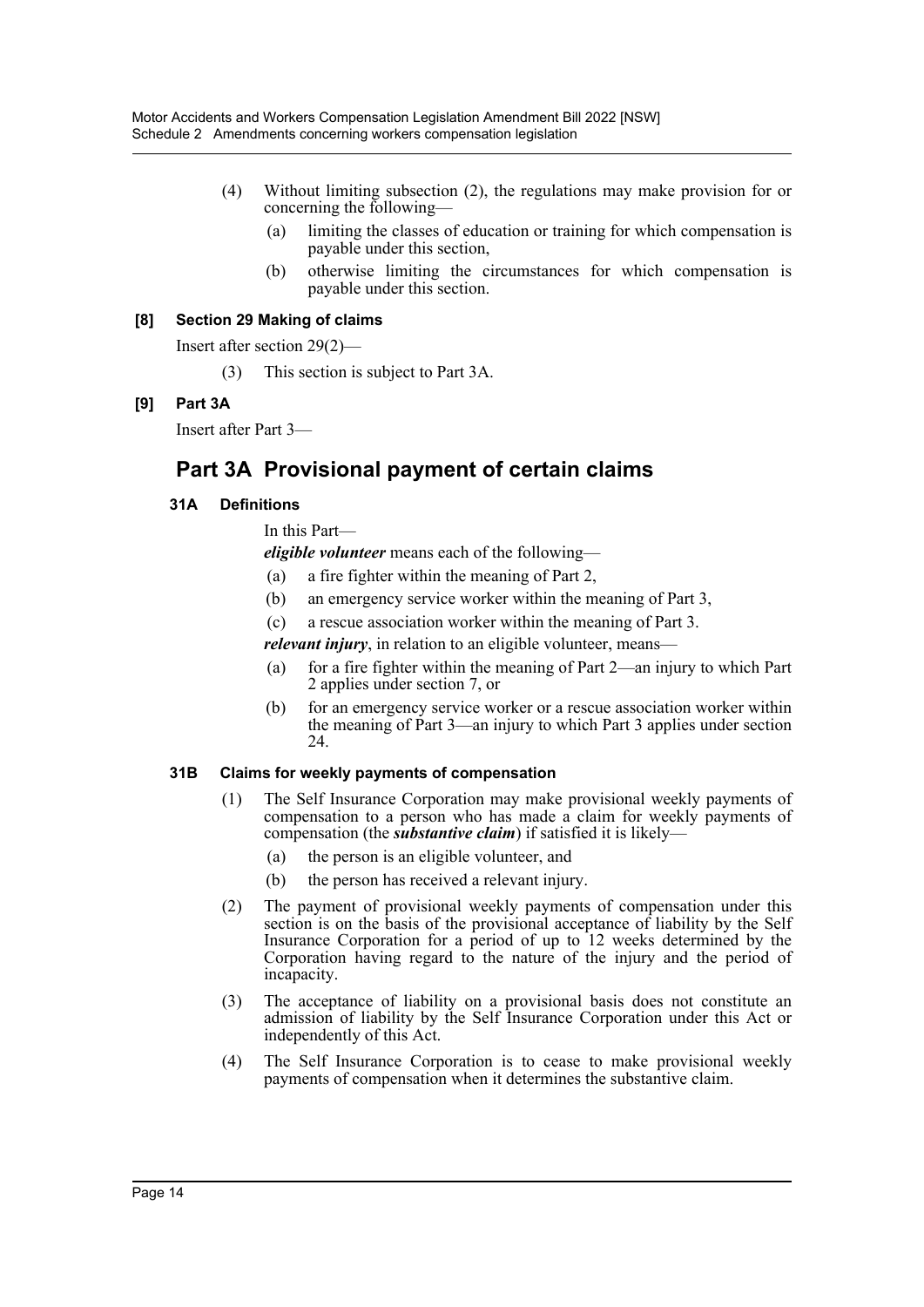#### **31C Claims for medical expenses compensation**

- (1) The Self Insurance Corporation may pay provisional medical expenses compensation to a person who has made a claim for medical expenses compensation (the *substantive claim*) if satisfied it is likely—
	- (a) the person is an eligible volunteer, and
	- (b) the person has received a relevant injury.
- (2) The payment of provisional medical expenses compensation under this section is on the basis of the provisional acceptance of liability by the Self Insurance Corporation for an amount of \$10,000 or another amount prescribed by the regulations.
- (3) The acceptance of liability on a provisional basis does not constitute an admission of liability by the Self Insurance Corporation under this Act or independently of this Act.
- (4) The Self Insurance Corporation is to cease to pay provisional medical expenses compensation when it determines the substantive claim.

#### **[10] Section 32 Application of Principal Act and 1998 Act**

Omit "(except sections 26–28)" from section 32(1)(b).

#### **[11] Section 34 Regulations**

Insert after section 34(2)—

(3) The regulations may apply, adopt or incorporate a publication, whether with or without modifications, as in force at a particular time or as in force from time to time.

# **[12] Schedule 1 Savings and transitional provisions**

Insert at the end of the Schedule, with appropriate Part and clause numbering—

# **Part Motor Accidents and Workers Compensation Legislation Amendment Act 2022**

# **Definition**

In this Part—

*amending Act* means the *Motor Accidents and Workers Compensation Legislation Amendment Act 2022*.

#### **Application of amendments**

- (1) Sections 10(a) and 26(a), as substituted by the amending Act, extend to a death occurring on or after 1 October 2019 as a result of an injury received on or after that day.
- (2) Sections 14A and 14B, as inserted by the amending Act, extend to a fire fighter for an injury received on or after the day those sections commence.
- (3) Sections 28C and 28D, as inserted by the amending Act, extend to an emergency service worker or a rescue association worker for an injury received on or after the day those sections commence.
- (4) Part 3A, along with sections 15(3) and 29(3), extend to an eligible volunteer within the meaning of Part 3A for an injury received on or after the day Part 3A commences.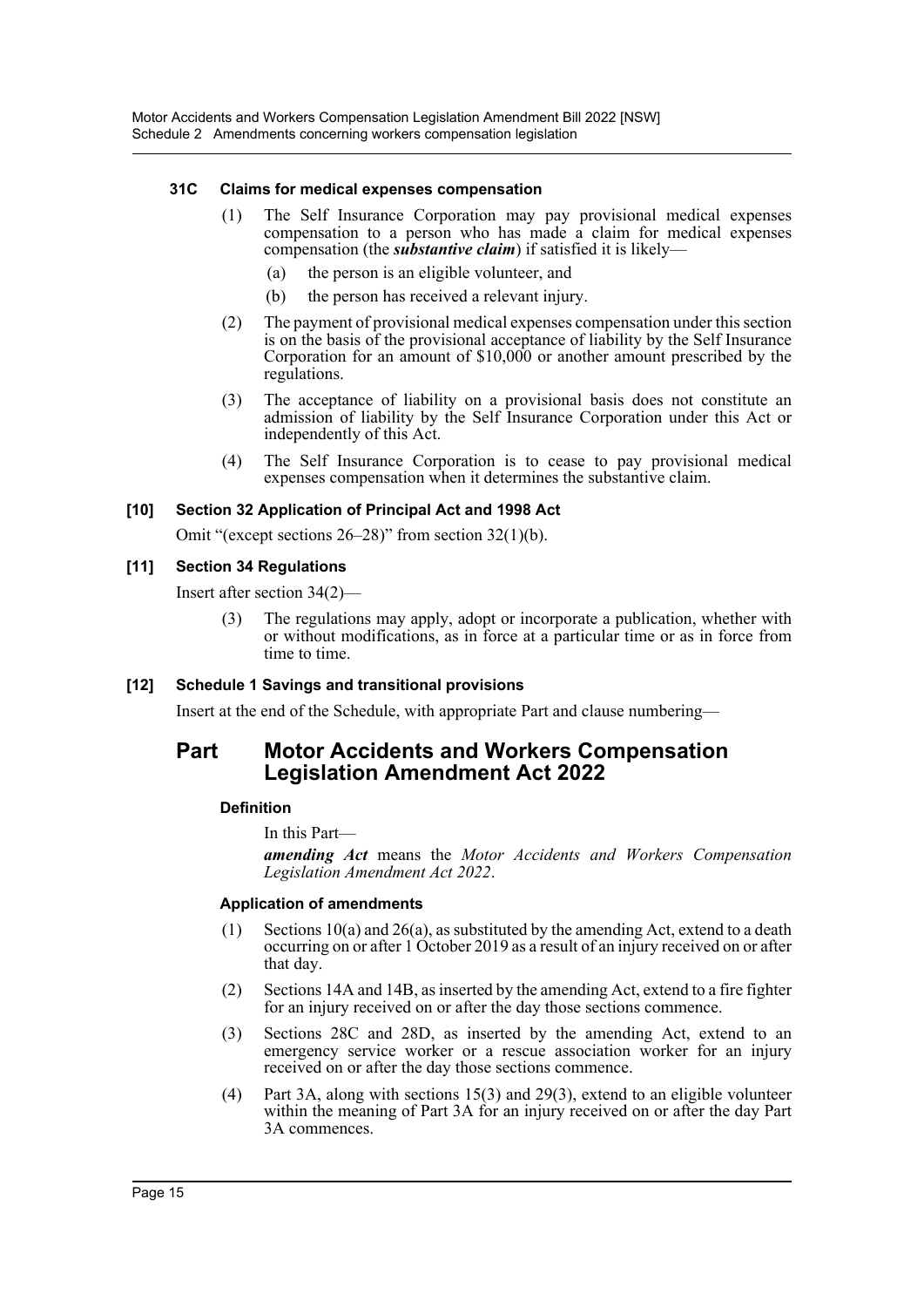# <span id="page-16-0"></span>**Schedule 3 Amendments concerning service providers**

# **3.1 Civil and Administrative Tribunal Act 2013 No 2**

# **Schedule 5 Occupational Division**

Insert in appropriate order in clause 4(2)—

*State Insurance and Care Governance Act 2015 Workplace Injury Management and Workers Compensation Act 1998*

# **3.2 Motor Accident Injuries Act 2017 No 10**

# **[1] Section 9.7A**

Insert after section 9.7—

#### **9.7A Condition of licence not to engage excluded service providers**

- (1) It is a condition of an insurer's licence under this Act that the insurer will not do the following to the extent it would be inconsistent with an exclusion direction—
	- (a) engage the excluded service provider to provide an excluded service,
	- (b) approve the provision of an excluded service by an excluded service provider,
	- (c) pay the excluded service provider for the provision of an excluded service.
- (2) In this section—

*excluded service*, in relation to an excluded service provider, means a service for which the provider has been given an exclusion direction.

*excluded service provider* means the person, organisation or body given an exclusion direction.

*exclusion direction* means a direction in force under the *State Insurance and Care Governance Act 2015*, section 26D directing a relevant service provider under that Act, Part 3, Division 3 not to provide a service.

# **[2] Section 10.12 Motor Accidents Operational Fund (the SIRA Fund)**

Insert after section 10.12(3)(h)—

(h1) fees the Authority is required to pay to the Civil and Administrative Tribunal for applications made under the *State Insurance and Care Governance Act 2015*, section 26F in connection with the provision of relevant services for the purposes of this Act,

# **3.3 State Insurance and Care Governance Act 2015 No 19**

# **[1] Part 3, Division 3**

Insert after Division 2—

# **Division 3 Functions concerning certain service providers**

#### **26A Definitions**

In this Division—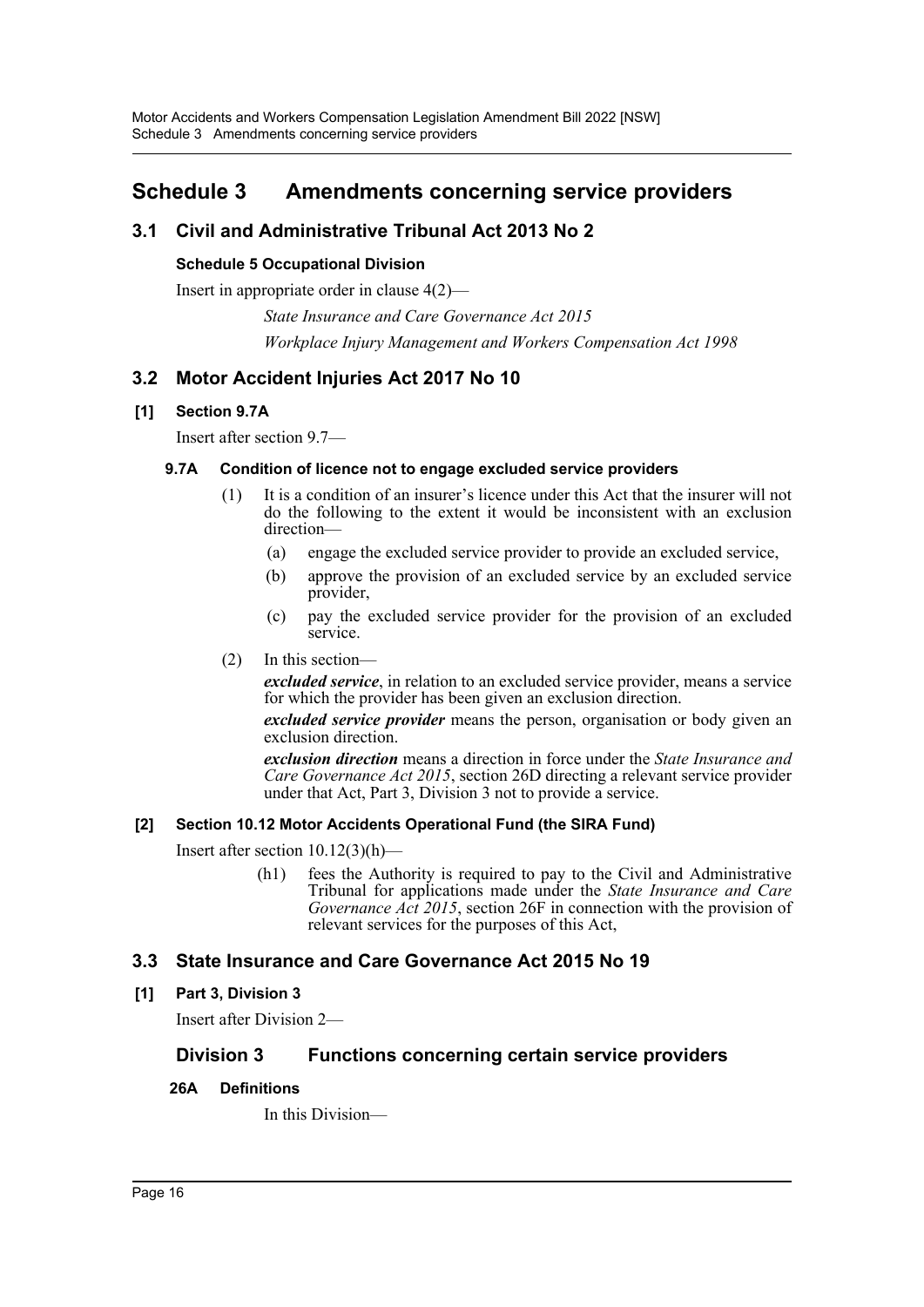*data* means facts, statistics, instructions, concepts or other information in a form capable of being communicated, analysed or processed, whether by an individual or by a computer or other automated means.

*relevant service* means a service prescribed by the regulations provided in connection with a claim under the workers compensation and motor accidents legislation.

*relevant service provider* means a person, organisation or body providing a relevant service, but does not include a person, organisation or body, or class of persons or bodies, prescribed by the regulations.

#### **26B Relationship of Division with other law**

- (1) The provisions of this Division apply despite anything to the contrary in another Act or law.
- (2) Without limiting subsection (1), a relevant service provider is authorised and required to comply with a direction given under this Division despite anything to the contrary in the other Act or law.

#### **26C Direction to provide data to SIRA**

- (1) SIRA may give a written direction to a relevant service provider requiring the provider to provide SIRA with specified data within a specified period concerning relevant services the provider provides.
- (2) A relevant service provider must comply with a direction given to the provider under this section.

Maximum penalty—

- (a) for a corporation—500 penalty units, or
- (b) for another person—100 penalty units.
- (3) This section applies in relation to data that is personal information or health information about an individual despite anything to the contrary in the *Privacy and Personal Information Protection Act 1998* or the *Health Records and Information Privacy Act 2002*.

#### **26D Directions concerning relevant services by relevant service providers**

- (1) SIRA may give 1 or more of the following written directions to a relevant service provider—
	- (a) a direction requiring the provider to take specified action, or provide specified information, concerning specified relevant services,
	- (b) a direction requiring the provider to provide specified relevant services for the purposes of the workers compensation and motor accidents legislation in a specified way,
	- (c) a direction requiring the provider not to provide specified relevant services for the purposes of the workers compensation and motor accidents legislation,
	- (d) a direction requiring the provider not to provide any relevant services for the purposes of the workers compensation and motor accidents legislation.
- (2) Without limiting subsection (1), a direction under this section may extend to all of the workers compensation and motor accidents legislation or be limited to specified Acts or instruments, or specified provisions of Acts or instruments, forming part of the legislation.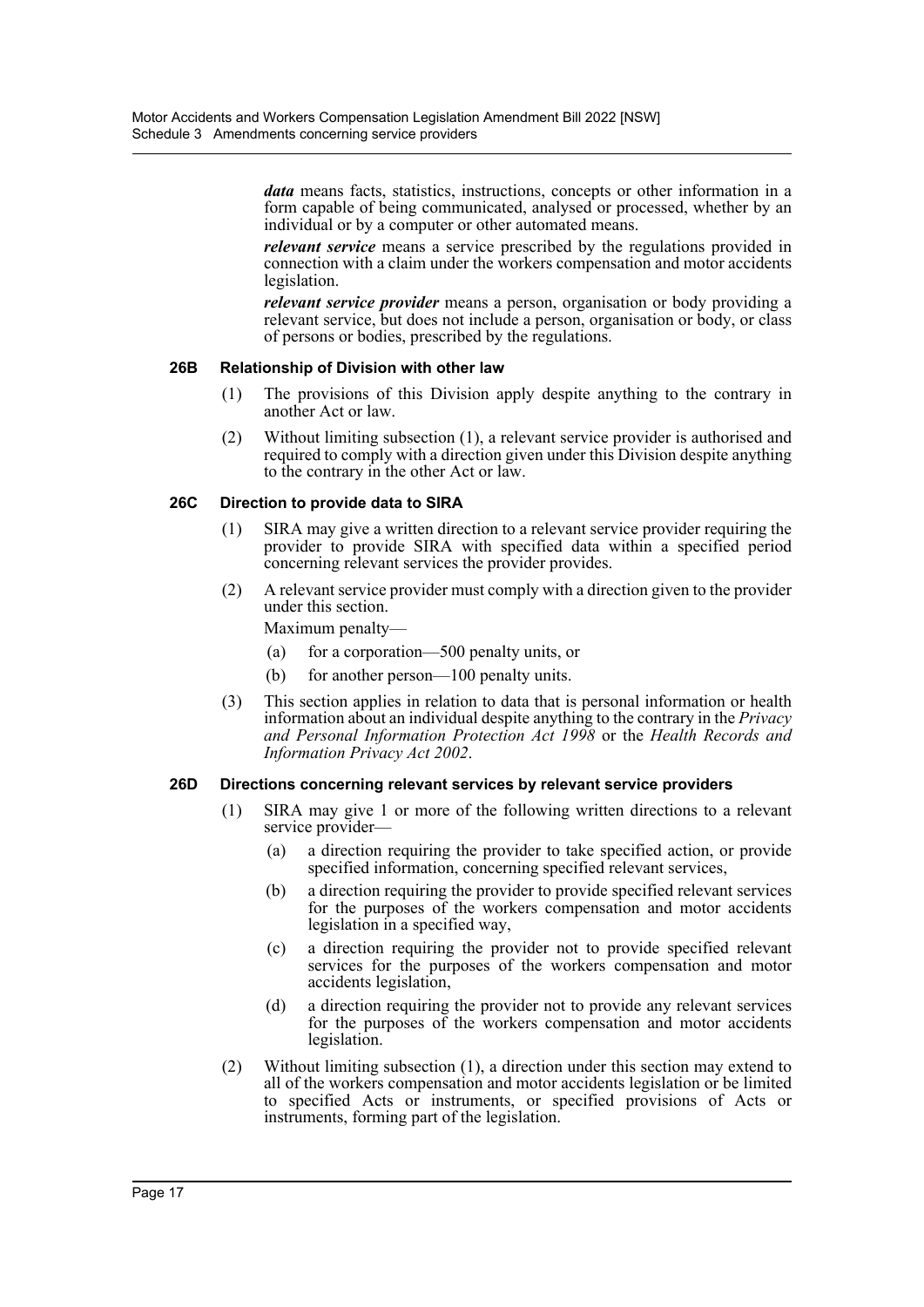(3) A relevant service provider must comply with a direction given to the provider under this section.

Maximum penalty—

- (a) for a corporation—500 penalty units, or
- (b) for another person—100 penalty units.
- (4) The regulations may make provision for or concerning the following—
	- (a) the giving and form of directions under this section,
	- (b) the circumstances in which directions may be given under this section,
	- (c) the periods during which directions under this section have effect, including providing for directions of indefinite duration,
	- (d) standard provisions for directions under this section, including enabling standard provisions to be incorporated in directions by reference rather than set out in the directions,
	- (e) the revocation and variation of directions given under this section,
	- (f) appeal or review procedures for directions given under subsection  $(1)(a)$  $\overline{\text{or } }$  $(b)$ .

**Note—** Section 26F allows a relevant service provider to apply to the Civil and Administrative Tribunal for an administrative review under the *Administrative Decisions Review Act 1997* of a direction under subsection (1)(c) or (d).

#### **26E Guidelines for provision of relevant services by relevant service providers**

- (1) SIRA may issue guidelines concerning the provision of relevant services by relevant service providers.
- (2) Without limiting subsection (1)—
	- (a) the guidelines may extend to all of the workers compensation and motor accidents legislation or be limited to specified Acts or instruments, or specified provisions of Acts or instruments, forming part of the legislation, and
	- (b) the provisions of the *Interpretation Act 1987*, section 42(2) apply to the guidelines in the same way as they apply to statutory rules.
- (3) SIRA may, wholly or partly, amend, revoke or replace the guidelines.
- (4) The guidelines may adopt the provisions of other publications, whether with or without modification or addition and whether in force at a particular time or from time to time.
- (5) Unless the guidelines provide otherwise, the guidelines prevail to the extent of an inconsistency between them and guidelines made under the workers compensation and motor accidents legislation.

#### **26F Review of directions by NCAT**

A relevant service provider given a direction under section 26D(1)(c) or (d) may apply to the Civil and Administrative Tribunal for an administrative review under the *Administrative Decisions Review Act 1997* of the direction.

#### **26G Register of directed service providers**

- (1) SIRA may keep a register of relevant service providers given directions under section 26D.
- (2) The regulations may make provision for or concerning the following— (a) the form of the register,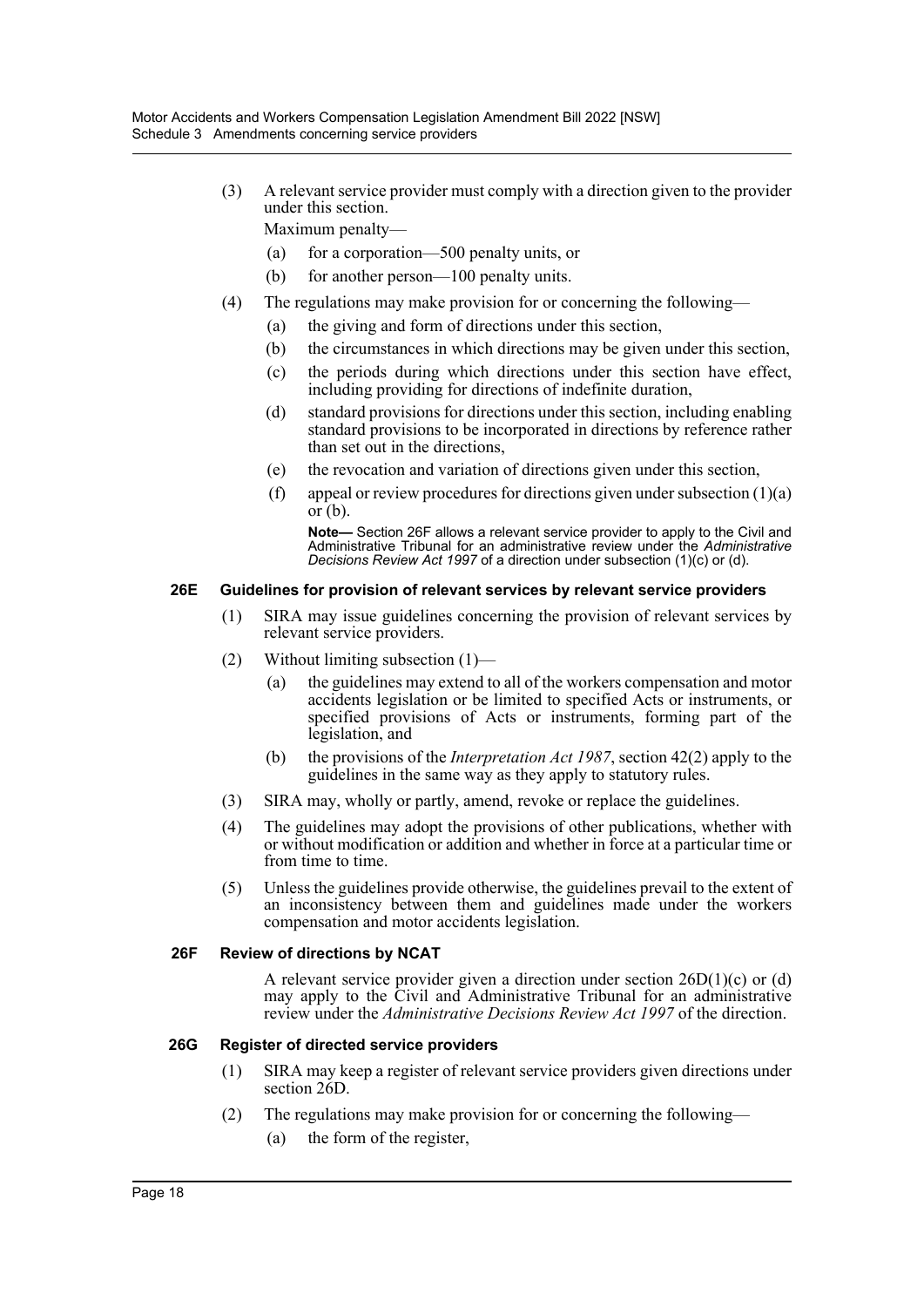- (b) information to be recorded on the register,
- (c) the updating or removal of information on the register,
- (d) the provision of access to, or the publication of information contained on, the register.
- (3) SIRA, or a person acting under the direction of SIRA, does not incur liability for anything done, or omitted to be done, in good faith in connection with keeping the register or publishing information contained on the register.
- (4) Without limiting subsection (3), a person does not incur liability for publishing in good faith—
	- (a) information contained on the register, or
	- (b) a fair report or summary of information contained on the register.
- (5) In this section—

*liability* includes liability for defamation.

# **[2] Sections 29A and 29B**

Insert after section 29—

#### **29A Nature of proceedings for offences**

Proceedings for an offence under this Act or the regulations may be dealt with summarily before the Local Court.

#### **29B Penalty notices**

- (1) An authorised officer may issue a penalty notice to a person if it appears to the officer the person has committed a penalty notice offence.
- (2) A penalty notice offence is an offence against this Act or the regulations prescribed by the regulations as a penalty notice offence.
- (3) The *Fines Act 1996* applies to a penalty notice issued under this section. **Note—** The *Fines Act 1996* provides that, if a person issued with a penalty notice does not wish to have the matter determined by a court, the person may pay the amount specified in the notice and is not liable to further proceedings for the alleged offence.
- (4) The amount payable under a penalty notice issued under this section is the amount prescribed for the alleged offence by the regulations, not exceeding the maximum amount of penalty that could be imposed for the offence by a court.
- (5) This section does not limit the operation of other provisions of, or made under, this Act or another Act relating to proceedings that may be taken for offences.
- (6) In this section *authorised officer* means a person, or a person belonging to a class of persons, prescribed by the regulations to be an authorised officer.

# **[3] Section 30 Regulations**

Insert at the end of the section—

(2) The regulations may adopt the provisions of other publications, whether with or without modification or addition and whether in force at a particular time or from time to time.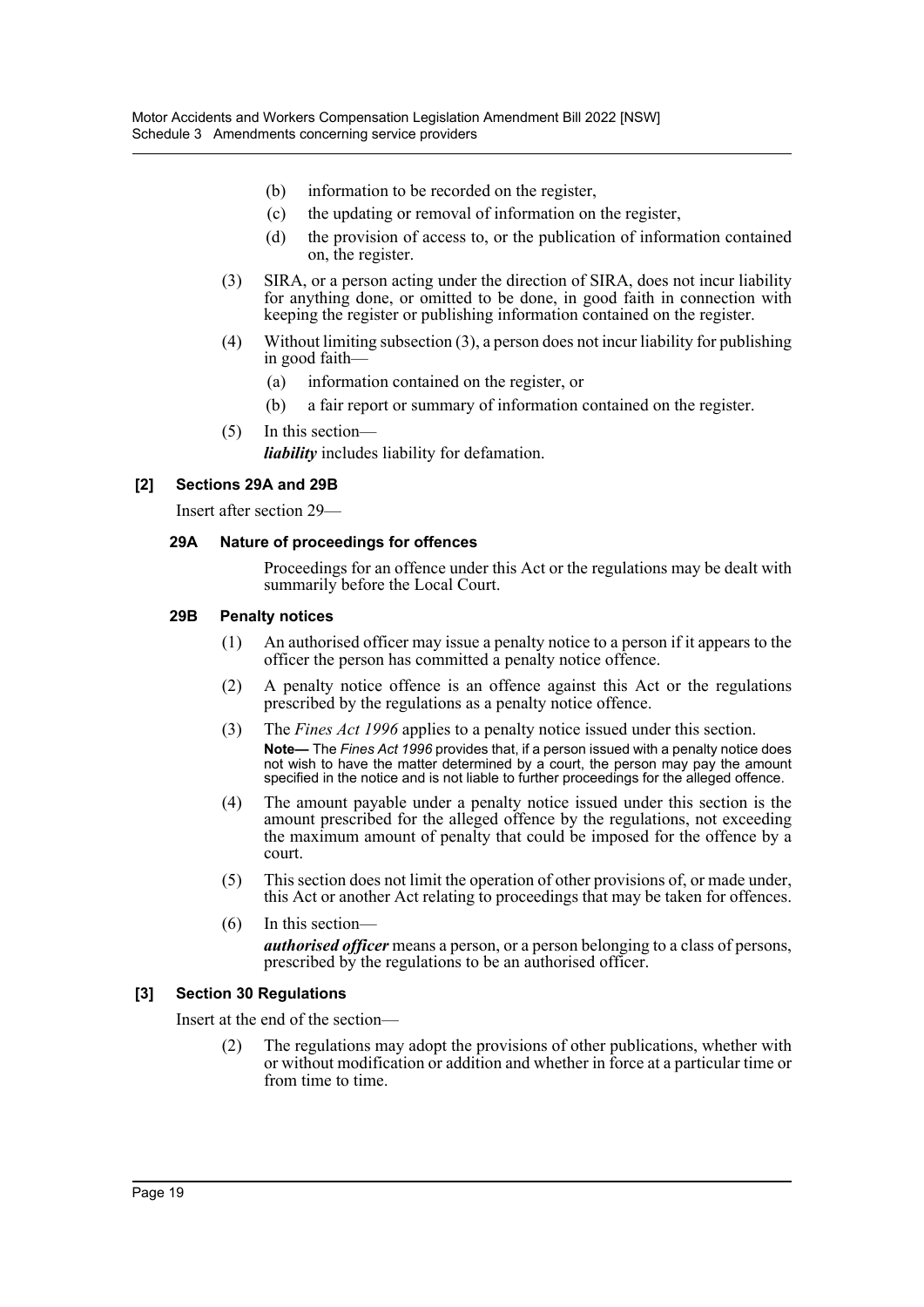# **3.4 Workers Compensation Act 1987 No 70**

# **Section 182A**

Insert after section 182—

### **182A Condition of licence not to engage excluded service providers**

- (1) It is a condition of a licence granted under this Division that the licensed insurer will not do the following to the extent it would be inconsistent with an exclusion direction—
	- (a) engage the excluded service provider to provide an excluded service,
	- (b) approve the provision of an excluded service by an excluded service provider,
	- (c) pay the excluded service provider for the provision of an excluded service.
- (2) Despite section 154B(1), the Nominal Insurer must comply with the requirements of the condition mentioned in subsection (1).
- (3) In this section—

*excluded service*, in relation to an excluded service provider, means a service for which the provider has been given an exclusion direction.

*excluded service provider* means the person, organisation or body given an exclusion direction.

*exclusion direction* means a direction in force under the *State Insurance and Care Governance Act 2015*, section 26D directing a relevant service provider under that Act, Part 3, Division 3 not to provide a service.

# **3.5 Workplace Injury Management and Workers Compensation Act 1998 No 86**

# **Section 35 Payments into and from Fund**

Insert after section 35(2)(f)—

(f1) fees the Authority is required to pay to the Civil and Administrative Tribunal for applications made under the *State Insurance and Care Governance Act 2015*, section 26F in connection with the provision of relevant services for the purposes of this Act,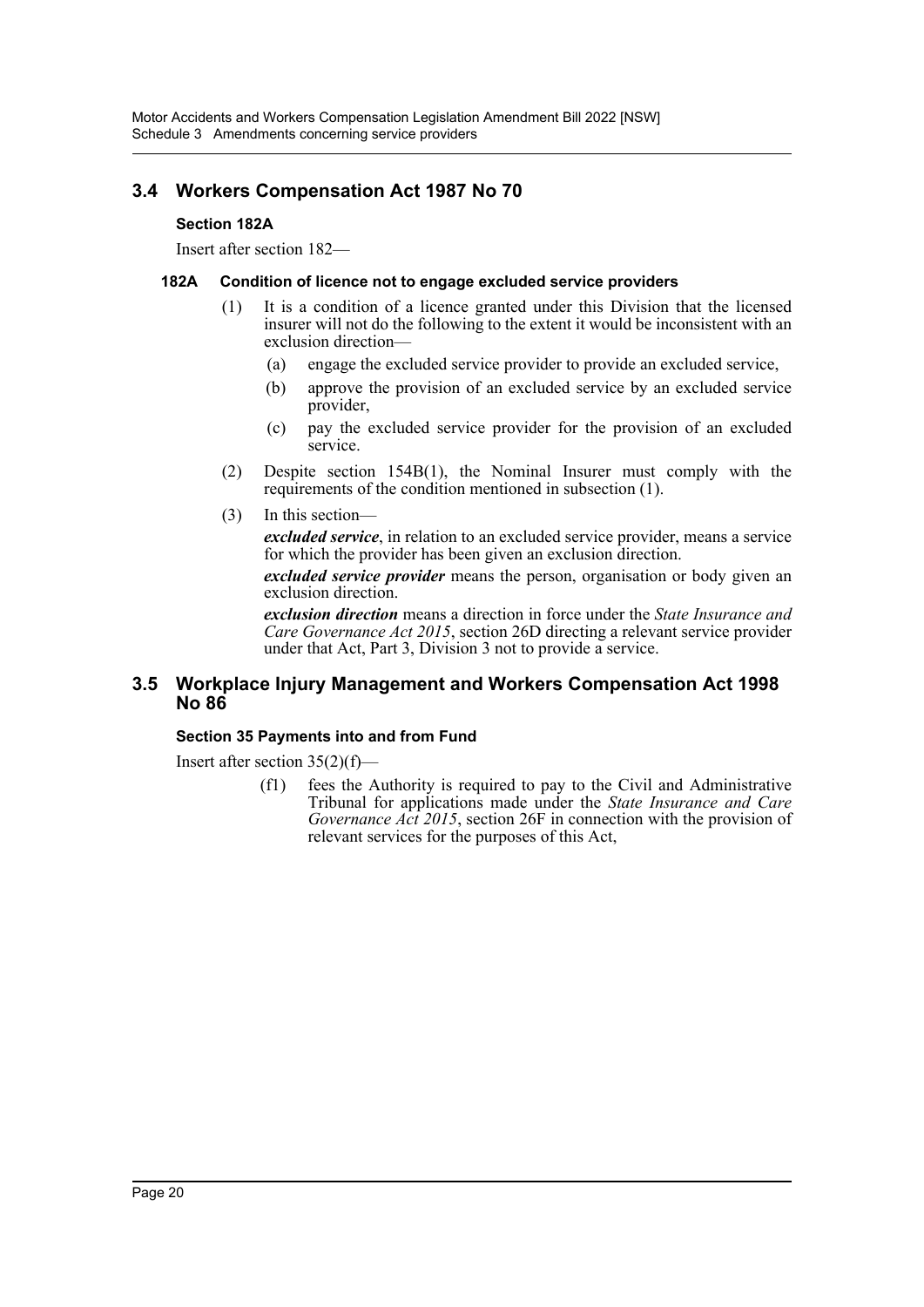# <span id="page-21-0"></span>**Schedule 4 Amendments concerning establishment of Personal Injury Commission**

# **4.1 Civil Liability Act 2002 No 22**

# **Section 26D Assessment of permanent impairment**

Omit "an approved medical specialist" wherever occurring in section 26D(3) and (4). Insert instead "a medical assessor".

# **4.2 Personal Injury Commission Act 2020 No 18**

# **[1] Schedule 2 Provisions relating to members of Commission**

Omit "clause 6" from clause 14(3). Insert instead "clauses 6 and 14A".

# **[2] Schedule 2, clause 14A**

Insert after clause 14—

# **14A Appointment of holder of judicial office as President**

- (1) This clause applies to a retired or deceased President who, while holding the office, was a Judge of a court of record other than the Supreme Court.
- (2) The *Judges' Pensions Act 1953* applies to the retired or deceased President as if the judicial office held by the person while President was equivalent to the office of Judge of the Supreme Court.
- (3) In the application of the *Judges' Pensions Act 1953* to the retired or deceased President—
	- (a) service by the person as President is taken to be service as a Judge of the Supreme Court, and
	- (b) references to a Judge or judicial office include references to the person in the person's capacity as President and the office of President, and
	- (c) references in the Act to notional judicial salary are, in relation to the person while President, references to the salary payable to a Supreme Court Judge.
- (4) This clause—
	- (a) extends to a Judge of a court of record appointed as President who died or retired from the office of President before the commencement of this clause, and
	- (b) is taken to have had effect on and from the establishment day.